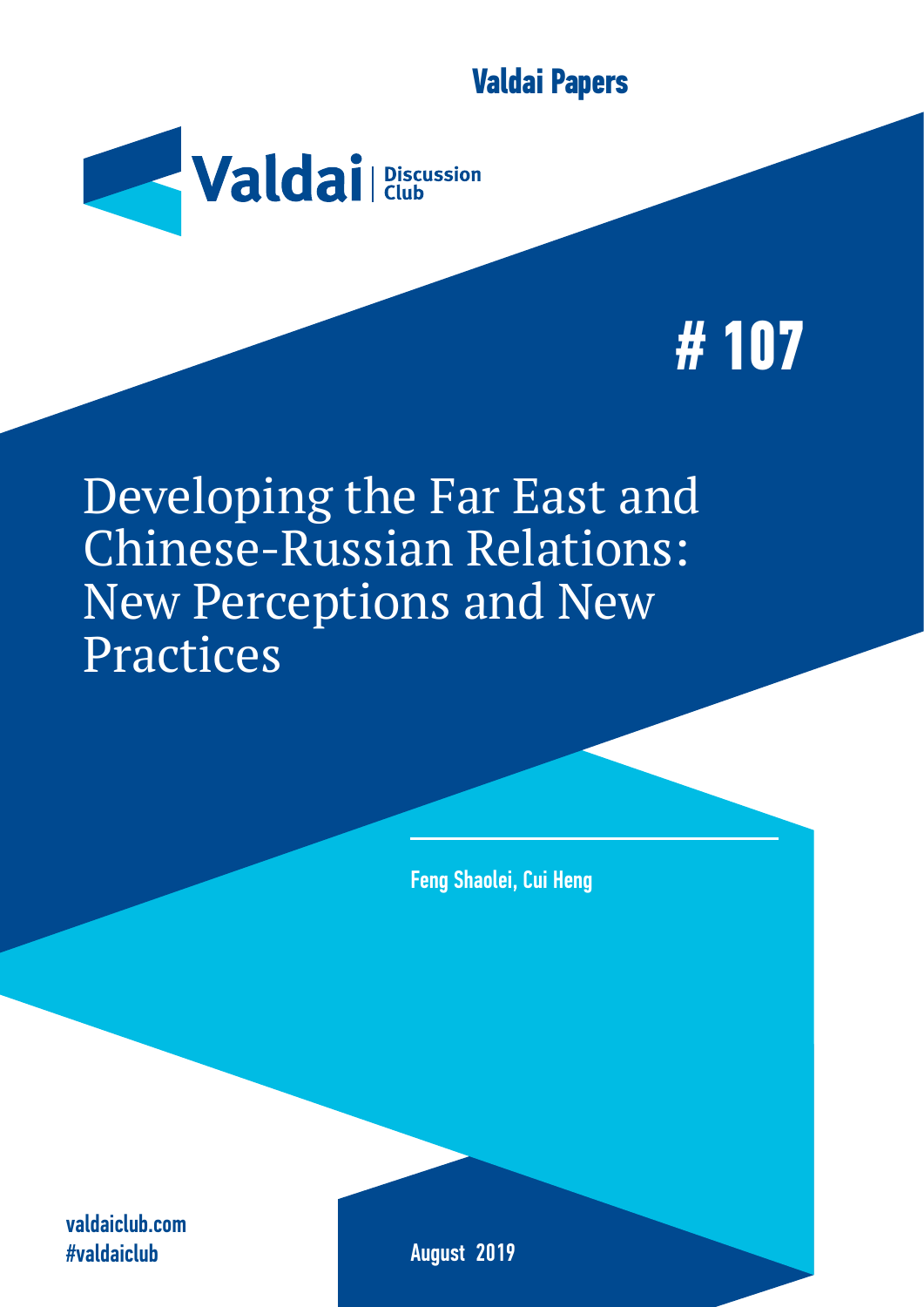### About the Authors

#### **Feng Shaolei**

Director of Centre for Russian Studies, East China Normal University

#### **Cui Heng**

PhD candidate at the Center for Russian Studies, East China Normal University

This publication and other papers are available on http://valdaiclub.com/a/valdai-papers/

The views and opinions expressed in this paper are those of the authors and do not represent the views of the Valdai Discussion Club, unless explicitly stated otherwise.

© The Foundation for Development and Support of the Valdai Discussion Club, 2019

42 Bolshaya Tatarskaya st., Moscow, 115184, Russia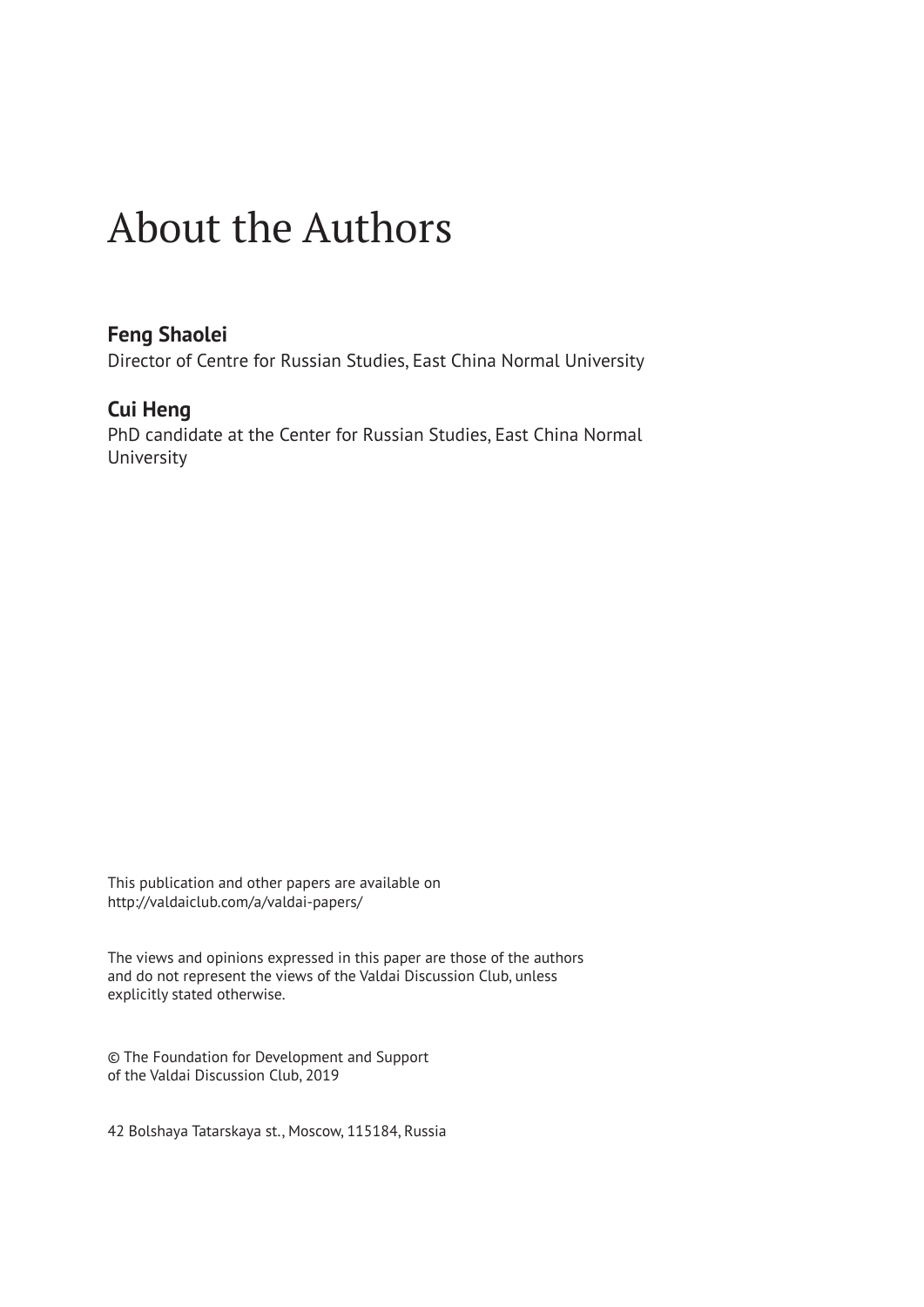## Executive Summary

Developing the Russian Far East and Siberia has been an important step in statebuilding for Russia. Although there have been debates about appropriate ideas and policies in the strategy, developing the vast frontier region and promoting relations with Asian countries has set a steadfast direction of development for Russia. Chinese– Russian cooperation in the border region during the early stages of imperial Russia's policies in the Far East holds enlightening significance for today's bilateral cooperation. The practices of interaction between Northeast China and the Russian Far East during 2009– 2018 demonstrate the big potential in bilateral cooperation in the region. Meanwhile, such practices also hold implications for future collaboration. Under the framework of 'conjunction' between China and Russia, the two countries are exploring a more effective and sustainable pattern of participation. At the same time, it is also important to overcome issues such as low mutual trust in the business community, insufficient market openness, etc.

It is a century-long dream for Russia to develop the immense virgin land in the Far East and Siberia. After exploring the Far East, a Russian thinker of the Enlightenment Age, Mikhail Lomonosov, reached the conclusion that the strength of the Russian state rested on the development of Siberia and the Far East. Lomonosov's ideas were accepted by Russian decision-makers of different eras and gradually became the consensus of Russian people. Since the beginning of President Putin's third presidential term in 2012, to achieve the strategic goals of consolidating territories, balanced development between the eastern and western parts of the country, and integrating into the Asia-Pacific fast-growing region, the Russian government established specialized agencies, passed laws and regulations to actively promote a new round of development strategy for the Far East.

After a few years' experiment, this round has achieved preliminary goals and has embarked on a stable path of development. The prospects of such a development strategy will not only have long-lasting impact on domestic political economy of Russia but also play an active role in bilateral relations between China and Russia and reconfiguration of the regional order. This paper aims to look closely at the other aspect of this key historical process by introducing the opinions and debates in China regarding developing the Far East.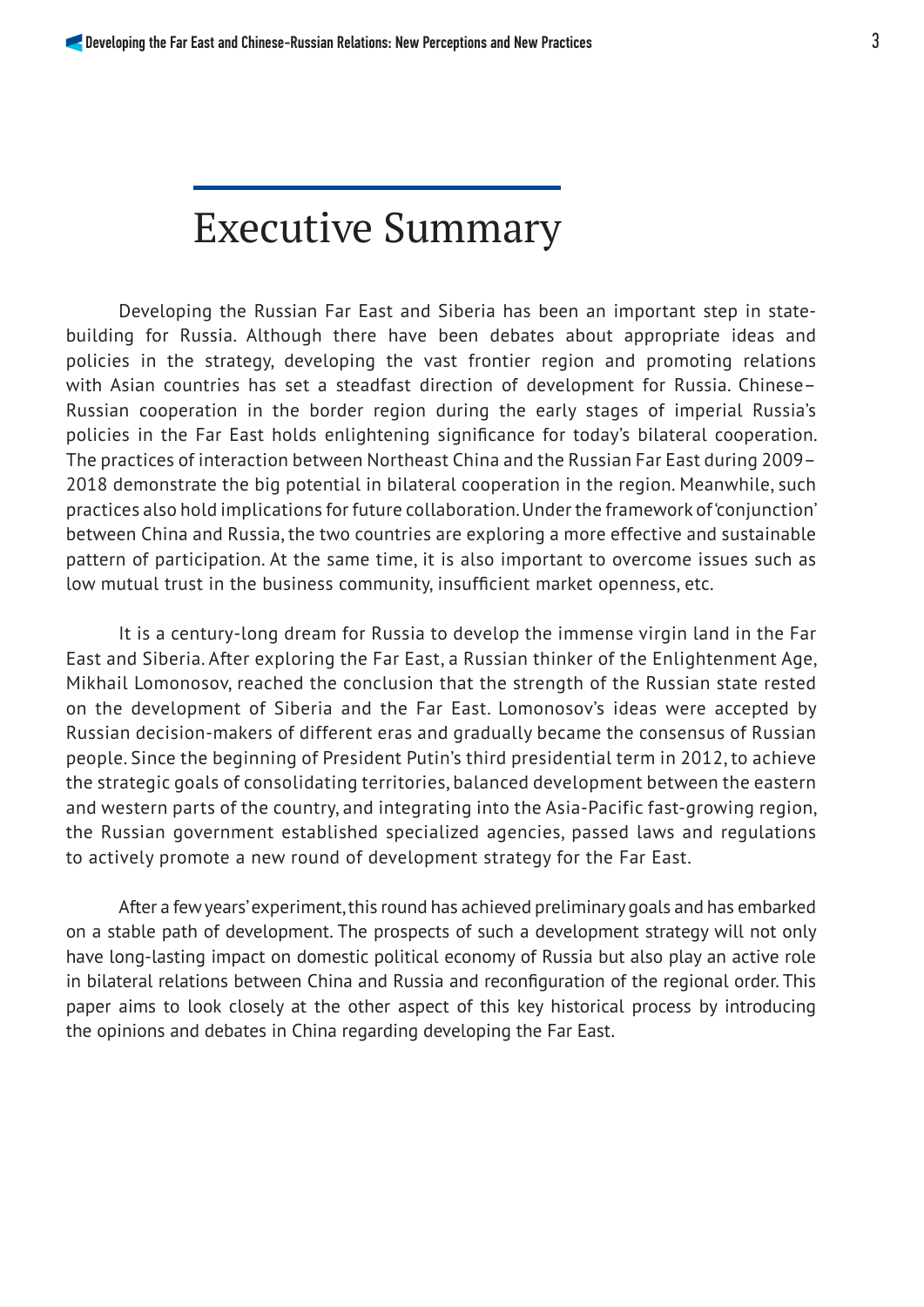#### Developing the Far East: Deepening Perception of Russia

Since the disintegration of the Soviet Union, the Russian Far East has not been able to justify its geopolitical significance and economic value that matches its vast landscape and abundant natural resources. On the contrary, the collapse of the Soviet industrial system resulted in serious social and economic problems, including regression of regional economy to a natural economy and increasing internal emigration from the Far East to the European part of Russia. The Far East for a while became a heavy burden for Russia to realize its 'great power' ambitions, obstructing the state-building process for the post-Soviet Russia. Such a process has the following ramifications.

First, the lack of self-restoration capacity for the Far East economy increases the burden on the federal budget. Soviet Union brought the Far East into the Soviet national economic system through industrialization. The central government within a short period of time managed to finish the region's transition from an agricultural to an industrialized economy through economic planning. However, the Far East region lost its capacity of self-development and self-restoration after the end of the Soviet Union exactly because that the Soviet system allocated resources and capital through centralized planning.

 It was under such context that the Far East experienced serious economic difficulties and shortage of supplies, i.e. the so-called Siberian Curse as defined by some American scholars. For the sake of maintaining functioning social economic life in the Far East, the Russian federal budget annually subsidizes the Far East in the amount of more than RUB 300bn, which worsens the federal budget deficits. Meanwhile, the Far East for a long time have been suffering from the monolithic market structure, high reliance on raw materials, low regional budget revenues, weak attraction for foreign investment, and limited influence on the national economy. In 2011, the Far East attracted only 2% of all the Russian investment inflow. In sum, the Far East's contribution to the Russian economy lags far behind the federal government's input into it.<sup>1</sup>

*<sup>1</sup> Mereminskaia, E, 2017, 'Kak Gosudarstvo Privlekaet Den'gi na Dal'nii Vostok i Pochemu Eto Ne Vsegda Udaetsia?' [How the State Attracts Investments to the Far East and Why It Does Not Always Succeed], Vedomosti, September 4. Available from: https://www.vedomosti.ru/partner/articles/2017/09/04/732285-gosudarstvo-privlekaet-dengi#/partner/articles/2017/09/04/732285-gosudarstvo-privlekaet-dengi#!%23%2Fboxes%2F140737493523646*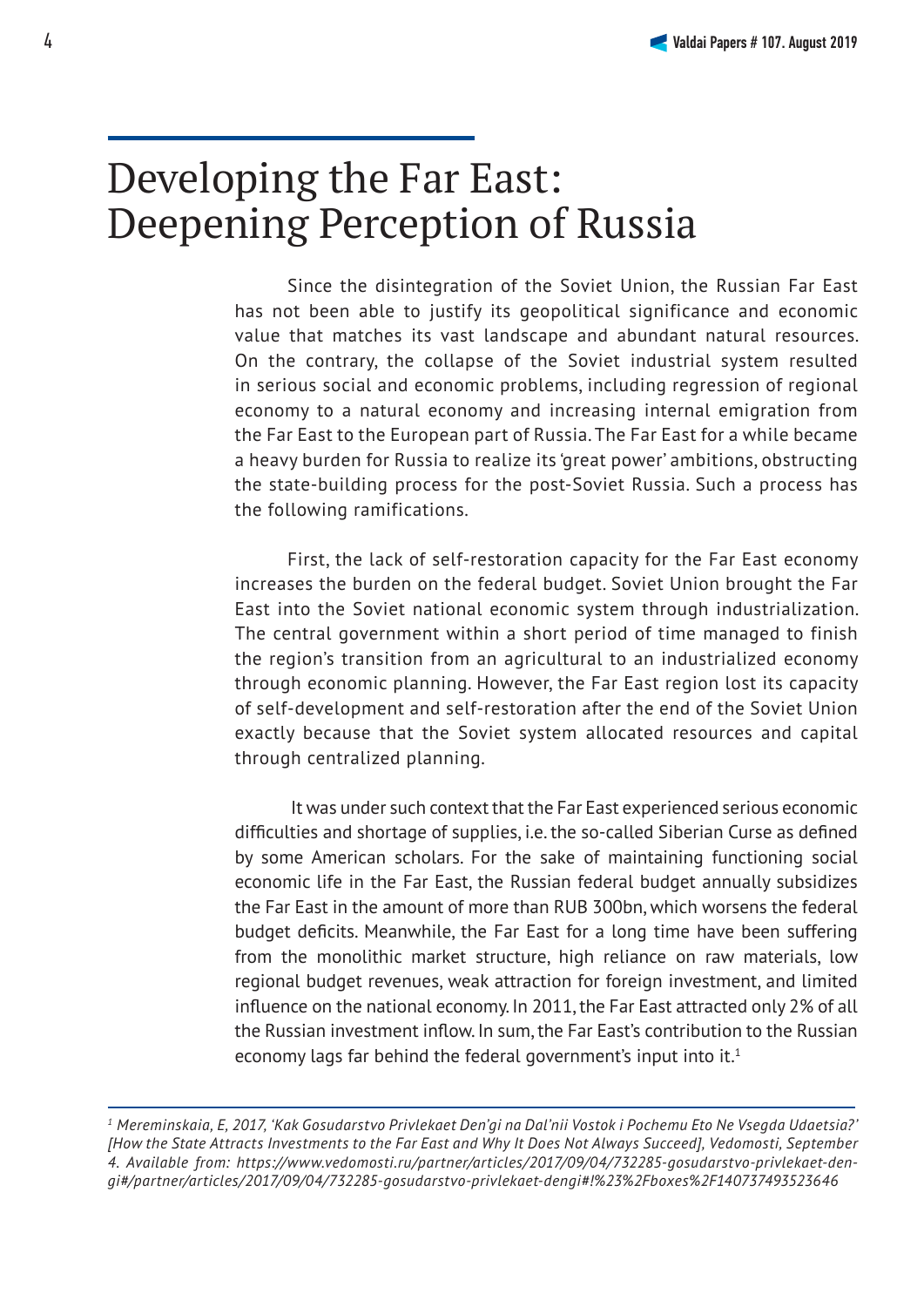Secondly, the big gap in life quality between the Far East and the European part of Russia has negative impact on the demographics and stability of social psyche in the Far East and Siberia. Russian federal elites have long regarded the Far East as either a 'frontier' or the Siberian 'home front'. Local residents in these two regions historically harboured discontent against the lack of support from the federal government. Perception of the 'China threat' in the Far East is also largely driven by the economic and psychological reality in this region. $^2$  As a result, residents in the Far East choose to vote by foot and migrate to the European part of Russia, where the state invests more. Such brain drain further obstructs the economic development potential of the Far East.

Thirdly, economic decline in the Far East has already impeded the integrity of the Russian economic space. The rapidly declining Far East since the collapse of the Soviet Union borders with East Asia, an area of rapid economic growth. In the absence of state macro-management, the Far Eastern economy has become increasingly dependent on the East Asian countries. Meanwhile, the European part of Russia has developed its economic cooperation with the EU in terms of both its width and depth. Consequently, in the post-Soviet space, two regional integrations with opposing directions play out at the same time. Such divergent integrations are detrimental to stabilizing the integrity of the Russian economic space.

Russian elites do realize the damaging impact of slow social and economic development in the Far East on state-building and on securing the eastern part of Russia. As a result, since 2011, discussions on redeveloping the Far East and Siberia have become a hot topic that had caught Russian elite's attention. After Putin assumed the presidential post in 2012, he enlisted the development of the Far East among his first presidential decrees. Since then, while the elite's debate on this topic has not come to a stop, Russia has further raised the significance of developing the Far East and Siberia to the level of national strategy due to the Ukrainian crisis. The region, thus, is no longer defined as a strategic 'home front' against the West. Instead, the Russian elite consider developing the Far East a necessary condition for maintaining internal stability and enhancing international competitiveness of Russia. Only when both flanks of the Eurasian space reach true balance, can Russia claim a modern global power.

*<sup>2</sup>* 米纳基尔:"俄罗斯与中国在远东:臆造的恐惧与现实威胁"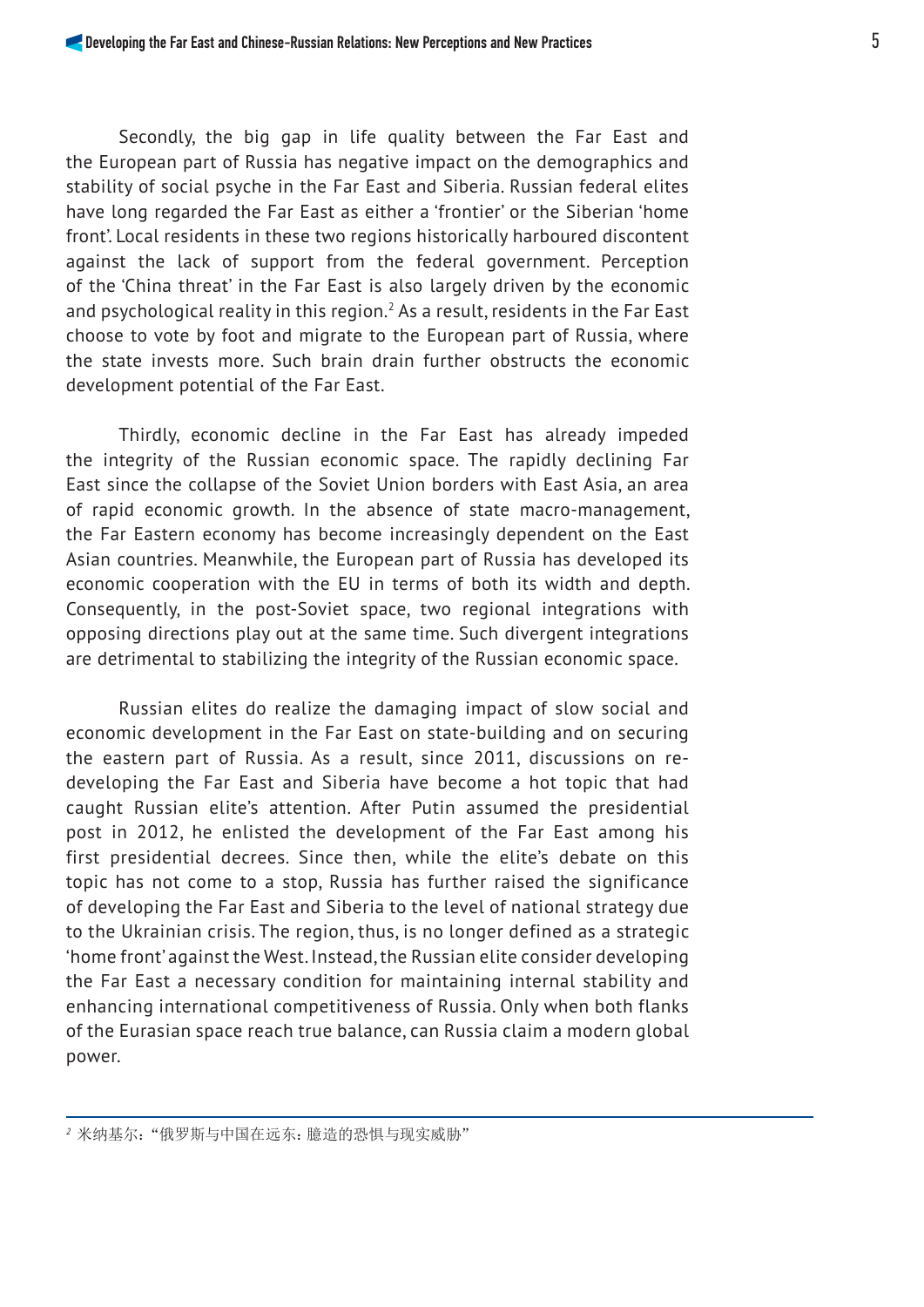#### The Far East and Siberia in the Changing Global Dynamics

Developing the Far East holds significance beyond any single country's domestic scene. Rather, it is closely connected with the overall trend of development in the world. Globalization has entered a new stage since the 2008 global financial crisis. This phase is characterized by the following major trends. The APR is becoming more significant in world political economy, and the rich multiplicity in the region will gradually stand in parallel with the Euro-Atlantic region. Since the 2008 crisis, many countries have strengthened state intervention in domestic economy. Among these are a number of Asian states, including China that have achieved a relative success in their economic regulation and management. Such state intervention was adopted not out of ideological consideration but rather based on the logic of development. Such experiences by Asian countries are of much relevance for Russia in its development of the Far East and Siberia. The top priority for Russia is to take advantage of the opportunities offered by the rising Asia and provide an effective model of development for the Far East, which can receive strong support from both the federal centre (top-down) and the society and elites (bottom-up).

Developing the Far East involves much more than a mere utilization of resources and space, or even more than complementarity between growth trend in East Asia and resource and environment in the Far East and Siberia. The larger background of developing the Far East lies in the uncertainty for the future of globalization and the support isolationism has been receiving in some countries. Against this background, China and Russia are providing unswerving mutual support for each other's state-building efforts and pushing forward more openness for their neighbouring countries and regions. By doing so, the two countries are also exploring trends and implications for new types of globalization. All these efforts by China and Russia address issues of global and fundamental nature.

Among the many possible routes of future globalization, the most likely one involves certain distinguishing features: (1) it will be based on local conditions of every region and every possible alignment of big powers; (2) it is diversified in its development paths, models, and directions; (3) it commits to the balance of market, environment, and resources, and takes into consideration both equity and efficiency; (4) it is oriented towards sustainable development and relies on a more active role of emerging counties in future globalization. Since 2000, emerging economies have managed to keep high-speed development against the backdrop the slow growth in world economy. In 2015 and 2016, the growth rate of GDP in emerging countries reached 4.3% and climbed to even 5.2% in 2017. As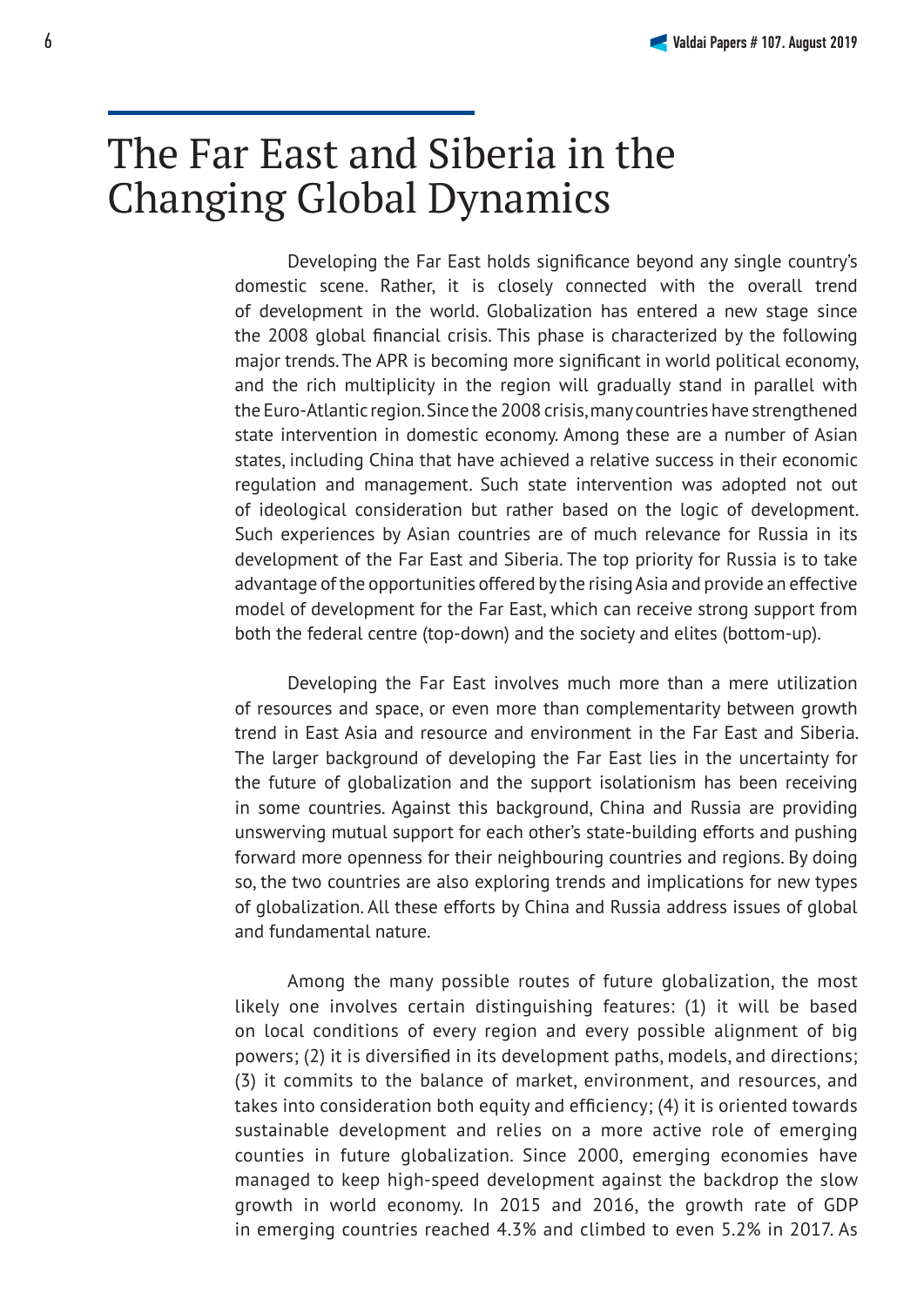the emerging countries expand their share in the global economy, they also enhance their capacity to provide international public goods. As a result, some of the proposals on regional cooperation raised by emerging countries are now well received and joined by many countries.

Such a model of the new type of globalization, i.e. a process that promotes open communication while strengthening state-building, will to a large extent be dependent on the creation and maintenance of regional cooperation and development frameworks. In particular, under the circumstances that emerging economies are fundamentally reshaping the existing regional frameworks, there emerge very different historical experiences and new ideas as to how to establish new frameworks to replace the old ones.

In this regard, certain questions arise. First, whether it is possible to achieve the transition between the old and the new: obviously, there are no conditions for a revolutionary approach. Second, whether this transition has to be managed through conflicts, especially in the form of hegemonic competition among major powers. The reality is that there has been no real example of the Thucydides Trap in history. The world is so large that interest realignment can be arranged without going through a conflictual path.

Third, whether it is possible to go back to the Yalta Model, i.e. achieve transition through traditional geopolitics and division of spheres of influence. The rise of emerging countries, especially the reviving attention to 'Westphalian sovereignty' in the contemporary world, traditional democratic countries included, implies that a simple 'return to Yalta' is unrealistic.

Fourth, whether it is possible for the non-European and non-Western world to handle the challenge of rising countries, in the way the European Communities and European Union handled the 'rising Germany'. Although one can definitely learn from these historical experiences, supra-state and suprasovereign integration have already faced strong criticism and a political backlash. In addition, since current emerging economies still highly rely on sovereignty and emphasize state-building, it is not appropriate to handle the complicated regional and global restructuring through simply copying such an approach.

Under such circumstances, the Shanghai Spirit advocated by the Shanghai Cooperation Organization (SCO), implying mutual trust, mutual benefit, equality, mutual consultations, respect for cultural diversity, and aspiration for common development, as a new experiment, takes on the key task of facilitating the 'conjunction' between the China-initiated Belt and Road Initiative (BRI) and the Greater Eurasia Partnership, advocated by Russia. Moreover, development of the Far East and Siberia in this international context constitutes an important aspect of such an experiment of historical significance.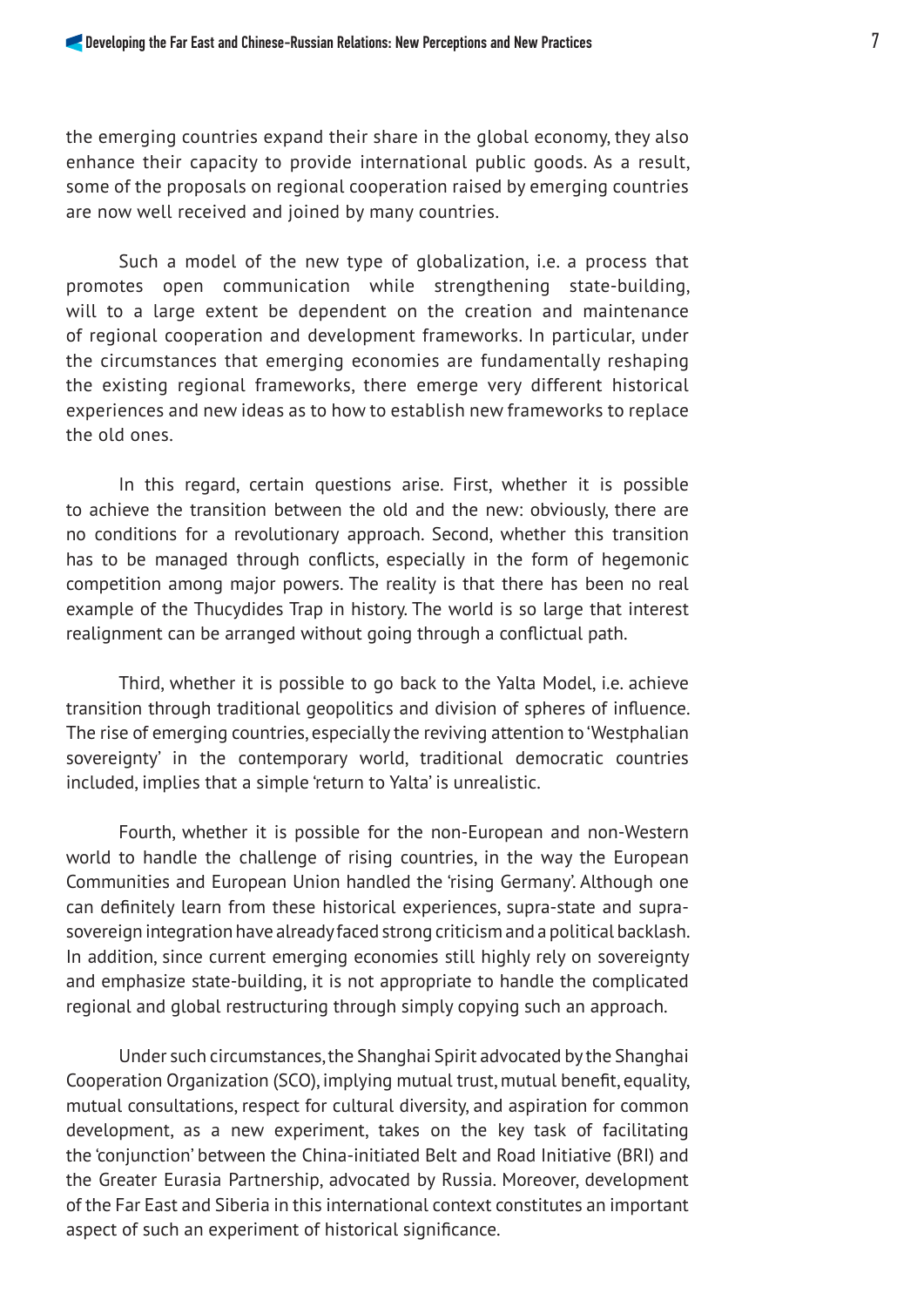#### Developing the Far East: Rejuvenating the State and Moving Towards the Great Ocean

For Russia, the development of Siberia and the Far East implies both rejuvenating domestic economy and stimulating its relationship with the Asia-Pacific. From the perspective of the Russian elites, it is high time for Russia to participate in Asian affairs, because the emerging new opportunities and new patterns in the APR makes it both possible and necessary for Russia to be part of it.

First, the APR, especially Northeast Asia, is undergoing fundamental changes. The trend of moving towards multipolarity and diversity is significantly shaking the traditional hegemony and outdated military and ideological alliances. Developed along with the recently emerging opportunities in the Korean nuclear crisis, the three-step road map, advocated by China and Russia, is gradually being implemented. No matter what the prospects are for this round of the crisis on the Korean peninsula, the roadmap represents the unswerving commitment to cooperation among emerging countries and all other stakeholders. It also implies that only openness, instead of closeness, only peace, not confrontation and conflicts  $-$  can bring the region to harmony. This is an important change directly related to the Far East and Siberia.

Second, economic prospects of the APR, Russia included, increasingly hinge on whether the region can realize its long-term complementarity with the Far East and Siberia. The increasing diversity in development patterns in the Asia-Pacific bring about more opportunities for mutual emulation and learning. Notably, the innovative efforts in developing the Far East and Siberia have also caught people's attention. The opportunities brought about by new technological revolution, especially those related to the great demand for environment, space, resources, etc. embody high expectations for the development of the Far East and Siberia.

Thirdly, the changing environment in Russia's neighbouring areas are pushing Russia to pivot to the East in its foreign policy. Such a pivot is mainly taken because Russia needs both a cushion and a breakthrough in the East and Asia-Pacific to balance its regional conflicts in the West. Moreover, since Russia holds strategic interests in the direction of the APR, there is still room for Russia's further external manoeuvring by strengthening its relations with East and Southeast Asia. In a similar fashion, the trilateral interaction among China, Russia, and the US also holds significance for the progression of East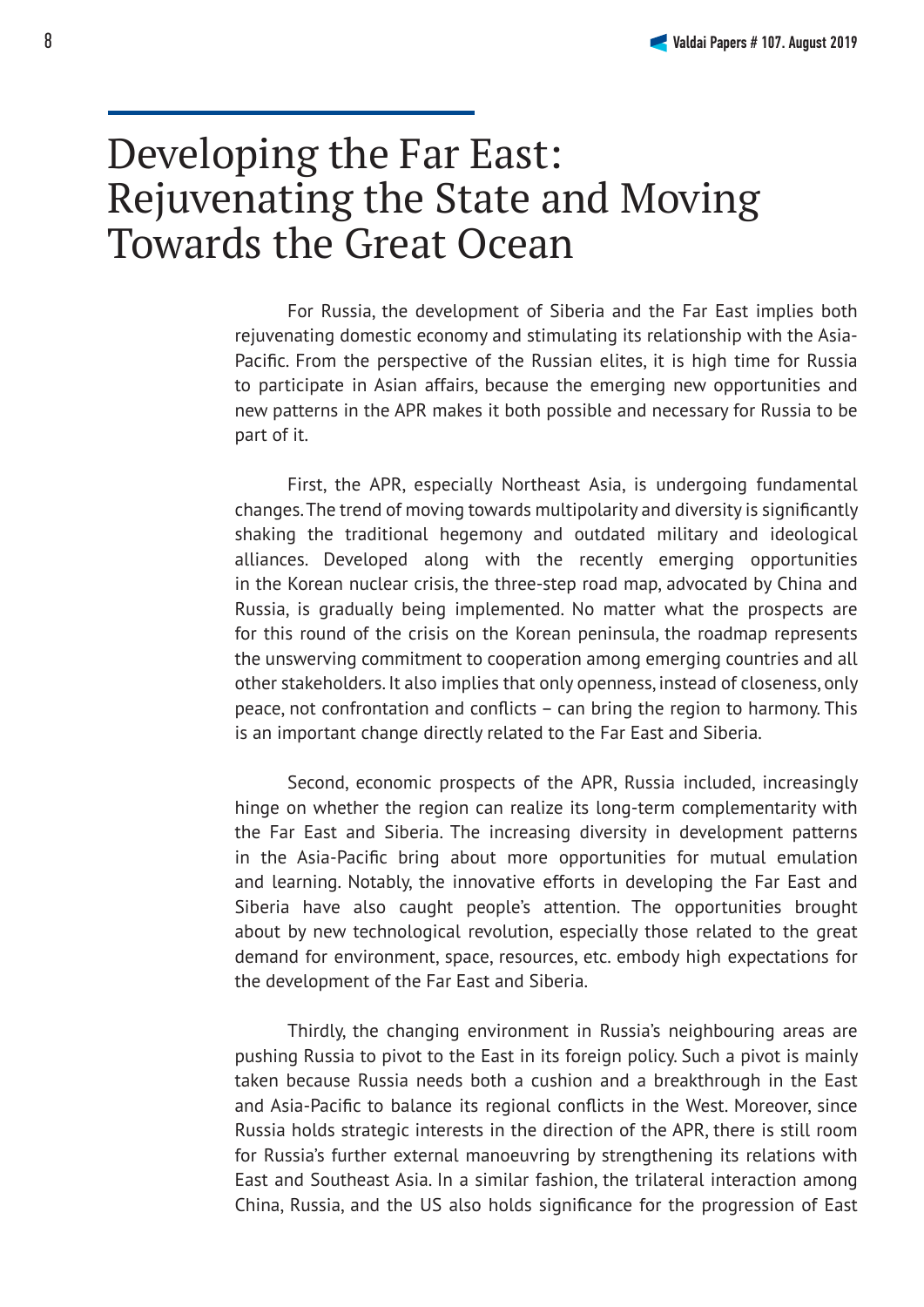Asian affairs. In sum, Russia has extensive space for diplomatic and political manoeuvring.

Under such circumstances, Russia has adjusted its mentality concerning regional development, promoted openness for the Far East and Siberia, and facilitated positive interaction among East Asian countries in the development of the Far East. First, Russia has realized that it is not necessary to duplicate the manufacturing industries, in which East Asian countries have competitiveness. While continuing industrialization in its eastern part, Russia should strive to develop those products with high technological contents, in which the Far East and Siberia enjoy competitive advantage. These products should match the development level of Russia, including high technological and agricultural products, timber, electricity, etc. Russia should also focus on raising the utility of natural resources to a new level. By doing so, Russia may realize economic restructuring and optimize national industrial structures, while East Asian countries can also receive products and resources, necessary for domestic development, from Russia.

Second, during the new stage of regionally oriented globalization, Russia's last frontier is no longer a barrier against state-building, rather it is where the potential for a rejuvenated Russia lies. Russia should maximize the degree of openness for the Far East and Siberia. In its perception of this region, Russia should give up the phantom concept of the so-called 'strategic backyard' in its competition against the West or the 'strategic frontier' in the conpetition with China. In concrete policy interaction, the gradual openness in the way Russia treats the BRI, proposed by China, has been obvious. On top of the agreement on strategic coordination, reached by the two leaders in 2015, the proposal of the Ice Silk Road in 2017 further integrates the coastal region of the Far East and Siberia into the strategic coordination framework. In 2018, the SCO joint communique once again highlighted the organization's support for the BRI. All these measures indicate that Russia is now step by step accepting the proposals within the China-initiated framework.

Third, developing the Far East will not only provide the desirable working and living conditions for local youth and prevent them from migrating to the East or the European part of Russia but also facilitate the emergence of new entrepreneurs, like Mikhail Prokhorov, once the conditions permit. Alongside with the expansion of the regional economic scale, developing the Far East will also make it more attractive to labour from neighbouring regions, including North Korea. According to statistics, the majority of 30,000 North Korean workers in Russia are located in the Far East. Russia is also increasingly encouraging South and North Korea to get more involved in developing the Far East. In this sense, participation in this process can provide certain leeway of manoeuvring for peace negotiations in the Korean nuclear crisis.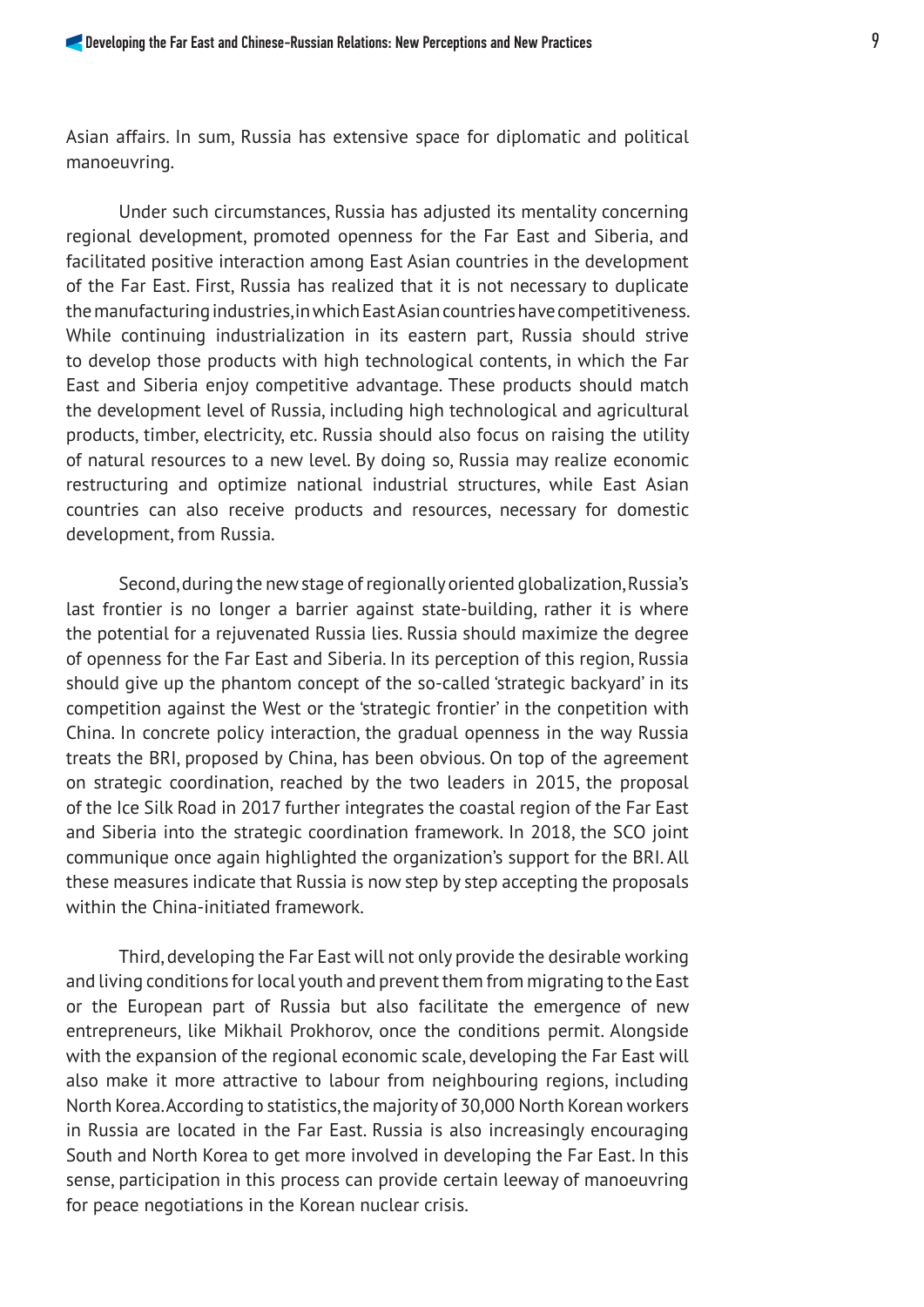#### Historical Practice and Evolution of the Chinese Perception of the Far East Development

China's perception of the Far East development has undergone a long evolution depending on historical conditions. First, perception of historical issues. After Russia acquired the territory of the Far East, imperial Russia reclaimed the virgin soil and conducted preliminary exploration in the region. Such efforts went alongside with the establishment and adjustment of economic relations with China (the Qing Empire). The China–Russian Treaty of Aigun and the Convention of Beijing (1860) in effect promoted Chinese-Russian border trade. The two treaties opened up the land route of free trade along the border in the Far East. According to the treaties, nationals of the two countries shared relatively equal rights to trade. In the interest of expanding economic ties with neighbouring countries and securing food and weapon supplies of the first generation of immigrants in the Far East, the Tsarist Russia passed the Sino-Russian Overland Trade Regulations (1862), established free-trade zones in the eastern border region between China and Russia, and developed all the port facilities in Russia's coastal Pacific region into free ports. After a long period of development, in the late 19th century, Chinese–Russian borders and free ports became the most densely populated regions and cities in the area accomplishing rapid development.

All through the history of development of the Far East, labour shortage has always been a serious issue, especially in the early stage when infrastructural projects were in great need for workers. It has been long constraining the development prospects of the Far East. Russia has many times implemented domestic labour migration policies and increased openness to attract migrant workers from abroad, targeting labour from the European part of Russia and abroad to migrate to the Far East. Domestic labour, however, always turned out to be insufficient to serve the needs of reclaiming the virgin land and exploration. That is why foreign migrants, especially those from China, have been a great push in the early history of the Far East development.

Since the Chinese were hardworking, disciplined, and low in cost, large number of Chinese labour were employed as non-technical workers in Russian state agencies, such as those in charge of infrastructure building (roads, the Trans-Siberian Railway, ports), gold mining, as well as the Ministry of the Navy, Ministry of Defence, Ministry of Internal Affairs, etc. In agriculture,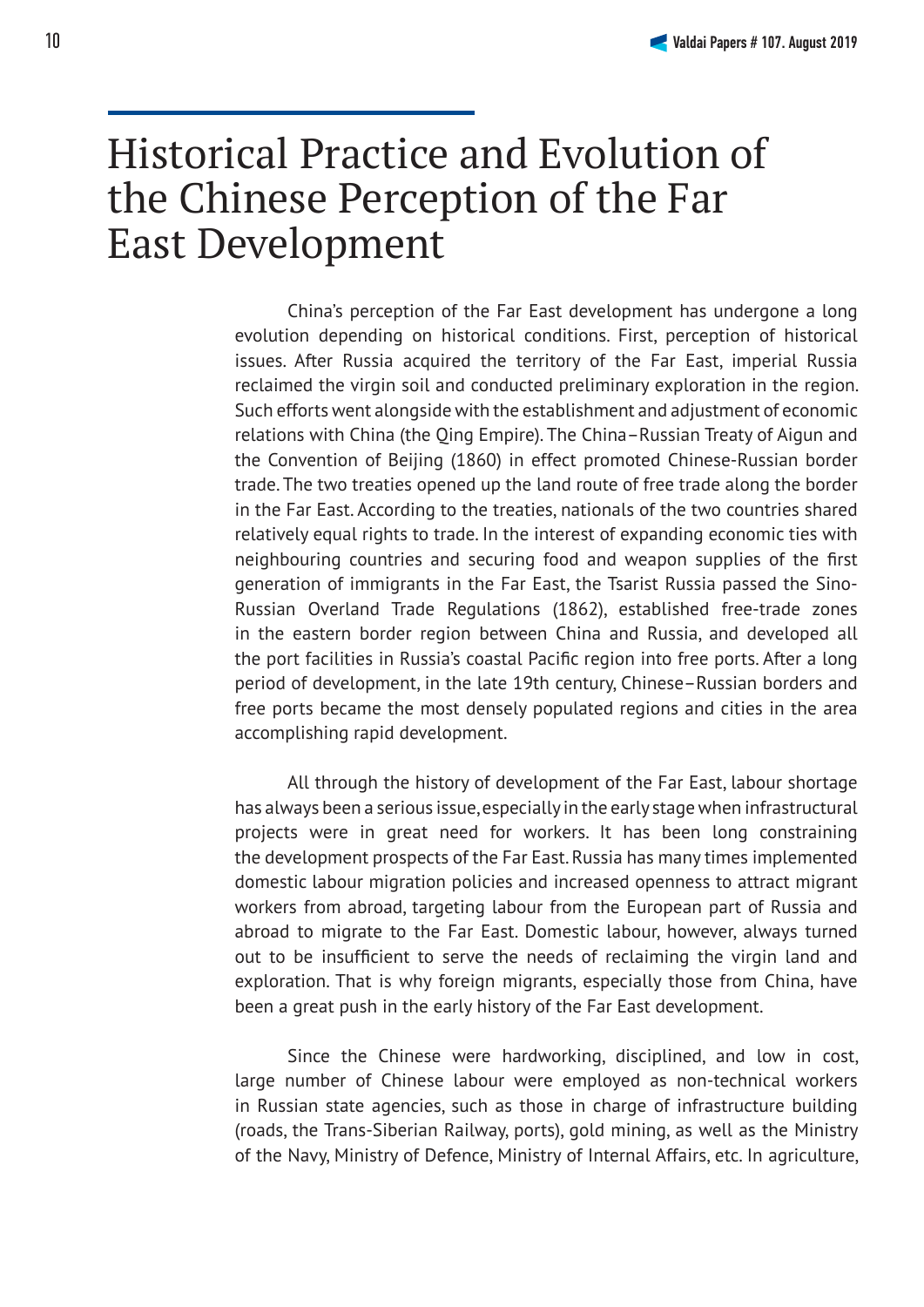the Chinese and Koreans were the main suppliers of foodstuff. They imported paddy rice, planted millet, corn, vegetables, and introduced brewing to the Far East. By doing so, they not only helped to solve the shortage in food supplies for both civilians and the military but also introduced agricultural and reclamation technologies to the local Russians.<sup>3</sup>

In retrospect, it is obvious that the Chinese played a crucial role in the early stages of developing the Far East in the times of the imperial Russia. Chinese immigrants were the first to provide labour for development of the region, alleviating the constraints on development caused by the lack of migrants from the European part of Russia. Unlike Russian migrants from the western part of the country, Chinese labour showed more enthusiasm in their work. In addition, China also turned out to be the main market for exports from the European Russia, such as textiles, metal products, paraffin, matches, and products from the Far East, such as fur, velvet antler, and marine products.

No discussion about history of the Far East can dodge the question of territorial disputes. In 2001, China and Russia signed the Treaty of Good-Neighbourliness and Friendly Cooperation and in 2004 – the Supplementary Agreement on the Eastern Section of the China–Russia Boundary Line. These two documents represent full demarcation of all border lines between the two countries. It is clear that when it comes to such sensitive issues as territorial disputes, China and Russia respect the status quo, having recently resolved those territorial disputes which once brought them close to the verge of war – in a practical, equal, and mutually respectful manner. Such practices have laid a solid foundation for future development of bilateral comprehensive strategic partnership and coordination.

Second, perception of the current development in the Russian Far East. se that developing the Far East is a centennial project with long-strategic significance for Russia and is of crucial value for realizing President Putin's 'great Russia' idea. Both the official and intellectual circles in China widely believe that the programme titled Socioeconomic Development of the Russian Far East and the Baikal Region until 2025, released by the Russian state in 2013, is a strategic document for the region's development. The key policy messages of the document can be summarized as the following: to take a global vision, make full use of the resource and location advantages, speed up integration of Russia into the Asia-Pacific through developing new economic models and promoting openness, ensure diversification of Russian export market, prevent a decrease in the economic and political influence of the state on the Far East,

<sup>3</sup> 南慧英:"19世纪末20世纪初俄国远东经济发展中的亚洲移民——以中国人和朝鲜人为例",《北方论丛》,2015 年第5期。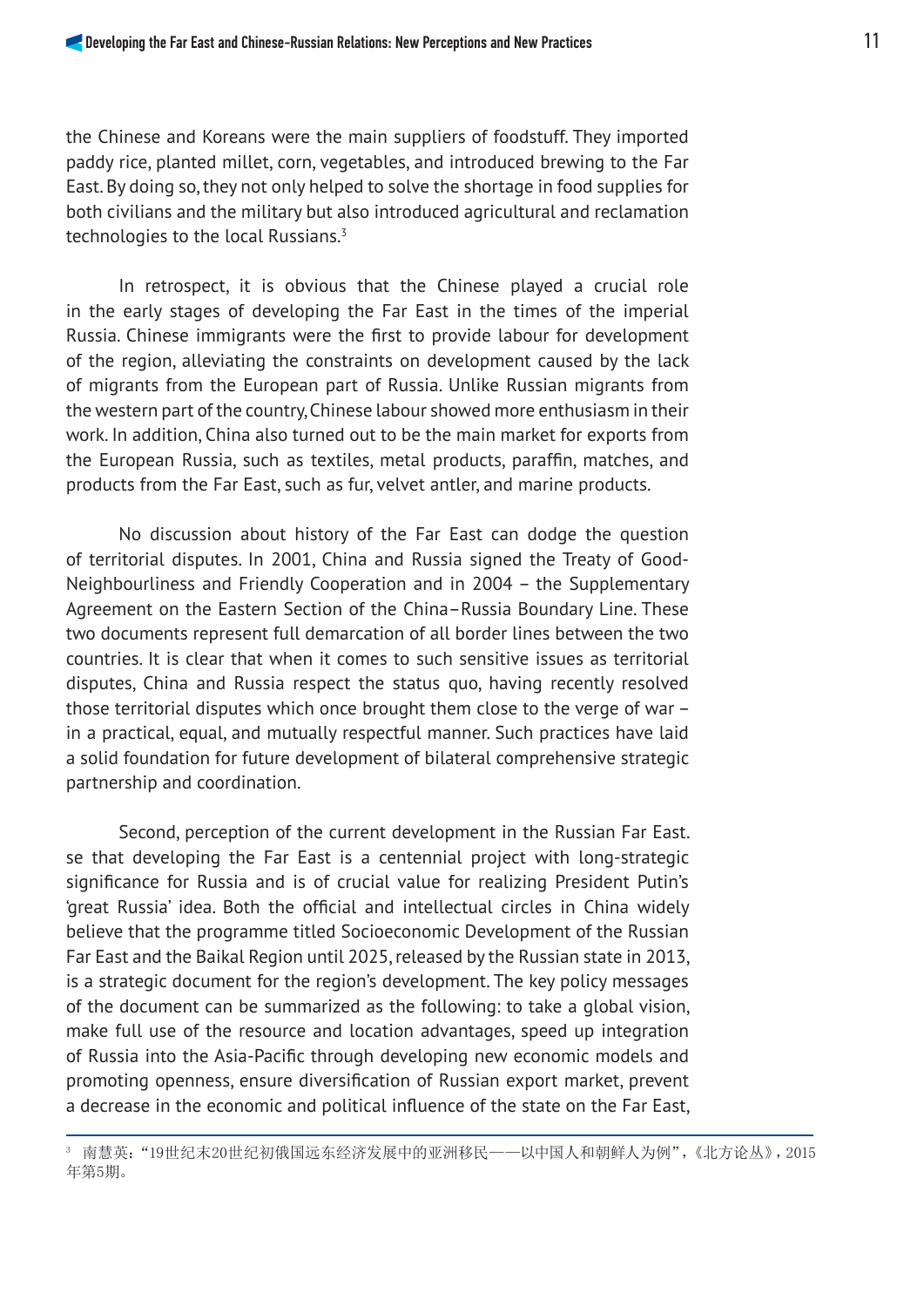hold back the declining of population in the region, and, ultimately, ensure geopolitical and geo-economic interests of Russia.

It is widely and constantly reported in Chinese media that by putting strategy into practice, the latest round of the Far East development has achieved breakthrough in its policy instruments, some of which, such as institutional innovations, are worthy of emulation by neighbouring countries. This policy and institutional innovations include the following. In order to overcome the existing bureaucratic barriers and break both horizontal and vertical fragmentations in decision-making, Russian government is willing to make extra efforts by dissolving current institutions and establishing the Ministry for the Development of the Russian Far East, which is entrusted with coordinating the implementation of national plans and federal goals in the region. The Russian state has also set up the Corporation for the Development of the Far East (KRDV) to be in charge of the construction of ports, roads, telecommunication, airports and local airlines, and the utilization of natural resources. In addition, the Russian state is promoting TORs and the FPV to improve the investment climate and transform the economic development model of the Far East. Such innovative measures reflect the emphasis on the complementarity between infrastructural construction and resource exploration. Meanwhile, the modernization of the Trans-Siberian Railway and the construction of a transportation network in Primorye and seaside ports, implemented simultaneously, indicate that the Far East is meant to serve two major functions as both a stimulus for internal development in border regions and a maritime transportation hub.

Chinese media have also fully realized that the development of the Far East provides a new platform for realizing the Chinese-Russian strategic goals in economic and trade cooperation. The strategy of developing the Far East resonates well with China's strategy of rejuvenating Northeast China and the Silk Road Economic Belt initiative. The construction of the Eurasian Transport Corridor, Northern Route, and Eurasian communication network is both the focus on the 'connectivity' component in the BRI and the priority for developing the Far East. In 2015, after negotiations, China and Russia released a joint statement on the conjunction of the Silk Road Economic Belt and Eurasian Economic Union (EAEU), strengthening regional economic integration. In this regard, developing the Far East can serve as a platform for realizing a strategic conjunction between the two countries. Through its active participation in developing the Far East, China can deepen bilateral economic and trade cooperation with Russia and enrich the Silk Road Economic Belt Initiative.

Third, regarding Russia's relations with Asian countries, Chinese officials and intellectuals take an active and composed attitude towards Russia's cooperation with Japan and South Korea. Russia is China's closest strategic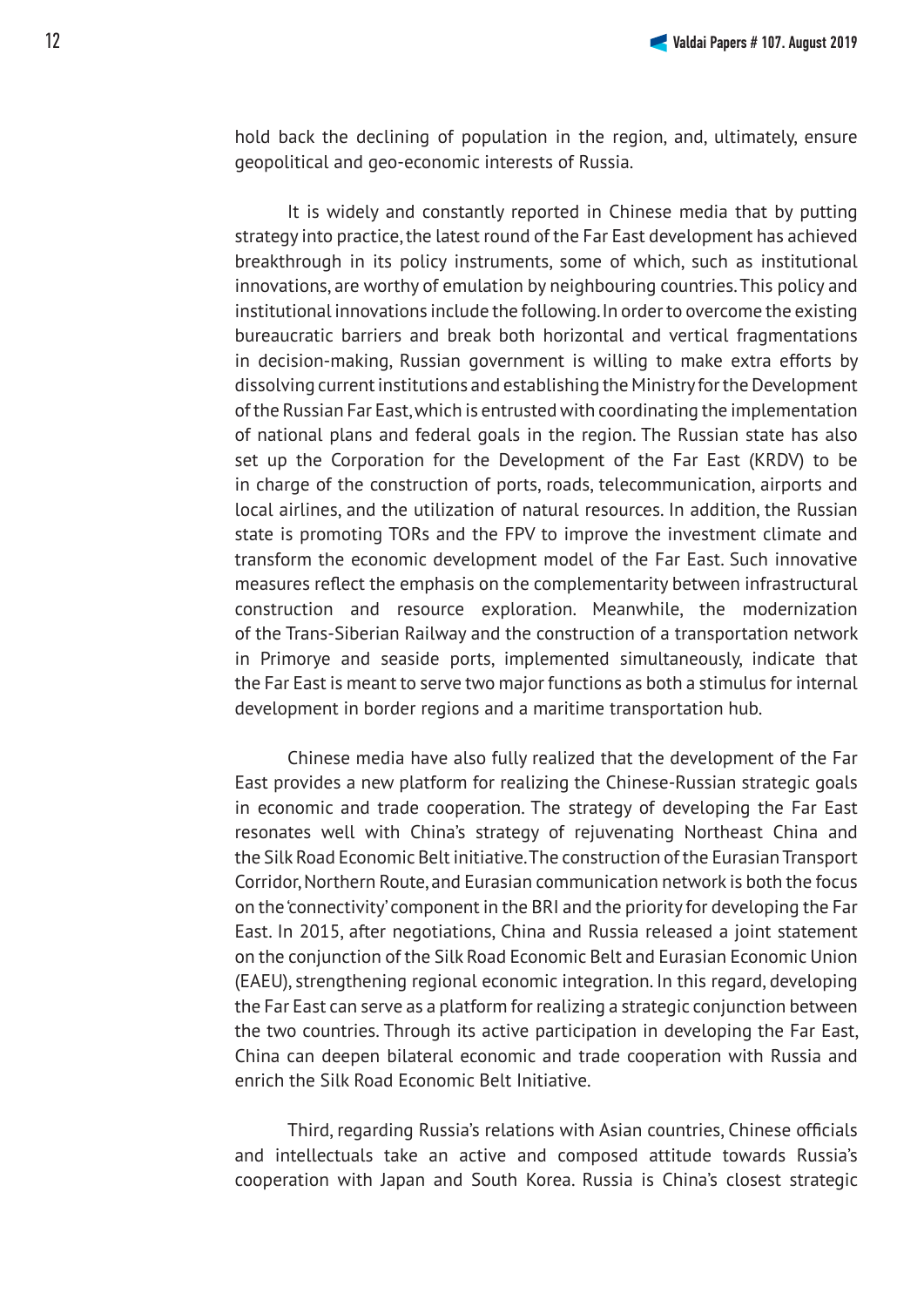partner, and Japan is a close geographic neighbour to China. Overall, China welcomes the improvement in Russian–Japanese relations, believing that it is beneficial to a productive development of the situation in East Asia. China will also gain more opportunities from this improvement, including promotion of more deepened multilateral economic cooperation in the Far East. This does not require either Russia or Japan distancing itself from other East Asian countries. On the contrary, such easing contributes to developing mutual relations among major regional countries, including China and Russia.

Fourth, the practice of Chinese–Russian cooperation in the Far East. Since the disintegration of the Soviet Union, Chinese–Russian interaction in the Far East has experienced first the stage of 'spontaneous' interaction, mainly focused on border trade, then the stage of mutual active promotion of border region cooperation, until the recent stage of strategic conjunction.

#### First Stage: 'Spontaneous' Interaction Based on Border Trade

After the collapse of the Soviet Union, the Far Eastern economy deteriorated to such a degree that the basic livelihood of local residents had to rely on economic and trade collaboration with neighbouring countries. As a result, many Chinese tradesmen appeared in the Russian Far East. Between 1992 and 1993, the trade volume between the Far East and Heilongjiang Province of China amounted to \$2.1bn. In 1993, trade with China equalled 90% of the total foreign trade volume of the Far East. Between 1992 and 1994, trade with China reached 50% in total foreign trade of Khabarovsk Krai and Primorsky Krai. During this period, the Far East experienced a short-lived 'China boom'.4 The appearance of the Chinese met the Far Eastern residents' livelihood needs, playing an important role in stabilizing the region's society. Since the 1990s, the annual Chinese labour inflow to the Far East increased from around 10 to 20 thousand. In the beginning of the new century, Chinese migrants in the Far East stabilized at around 30–40 thousand workers.

Since the Russian Far East is still in a severe demographic crisis facing labour shortage, Chinese migrant workers also fill the labour shortage gap for the contemporary Far East. More specifically, Chinese migrants take important

*4 Larin, VL & Larina, LL, 2011, 'Okruzhaiushchii Mir Glazami Dal'nevostochnikov: Evoliutsiia Vzgliadov i Predstavlenii na Rubezhe XX-XXI Vekov' [The Surrounding World in the Eyes of Far Eastern Residents: Evolution of Views and Perceptions at the Turn of the 21st Century], Vladivostok: Dal'nauka, p. 32.*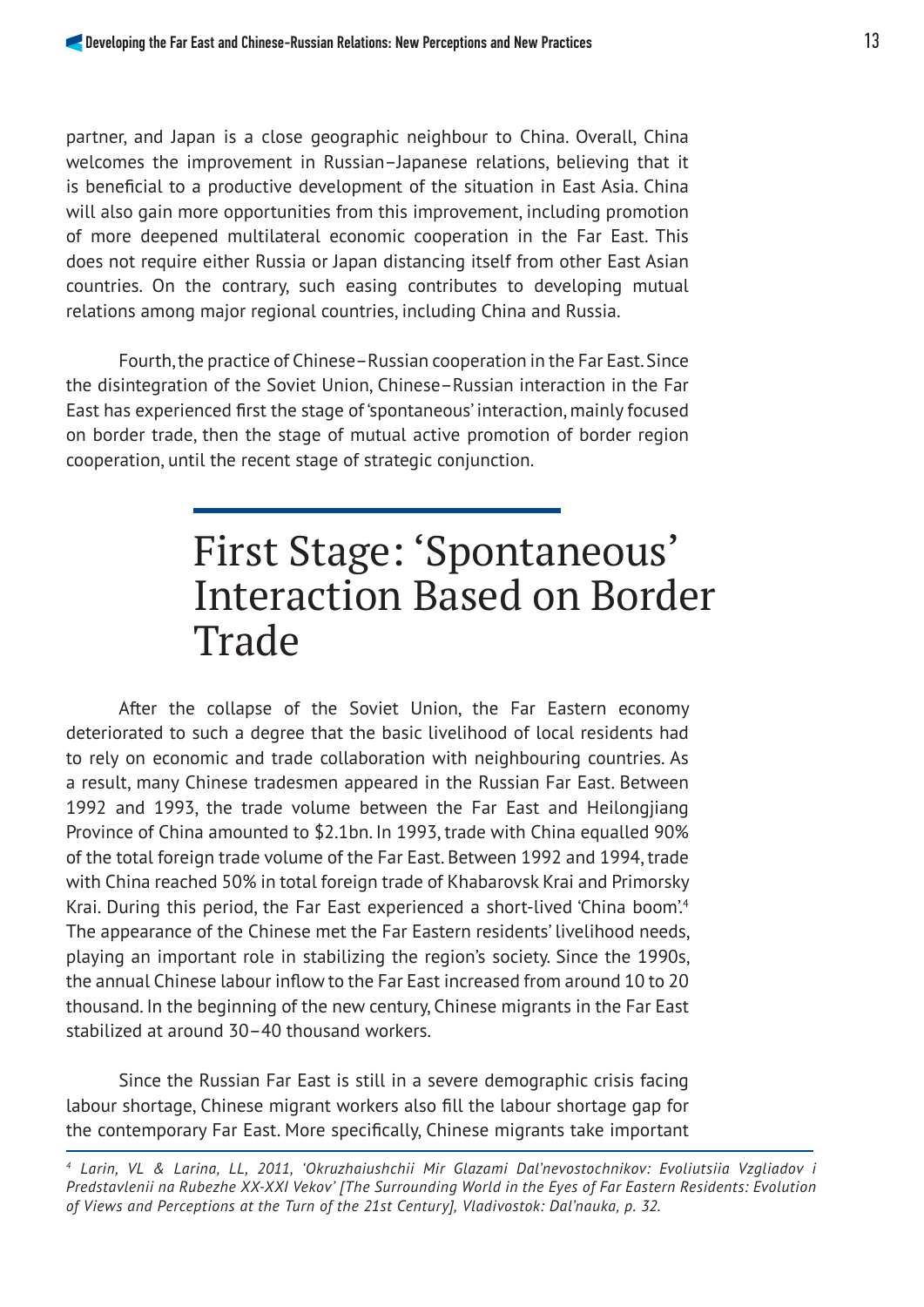positions in agriculture, construction, energy exploration, etc. Apart from that, Chinese products have become a necessity for local residents' daily livelihood. Thus, the inflow of Chinese migrants can help secure the supplies of Chinese products, meeting consumption needs of local residents.

During this period, border trade became the main form of economic interaction between China and Russia in the Far East. The large numbers of cross-border traders started with a low-level border trade, sometimes in barter because of the shortage of foreign currency. Overall, the Chinese-Russian border trade played a positive role in the early post-Soviet period, when the large amount of supplies for daily life brought by Chinese traders alleviated the tough living conditions of the Far Eastern locals.

However, the economic interaction between China and Russia in the Far East was mostly driven bottom-up, and the two governments lacked regulation and quidance for trans-border trade, which led to certain negative ramifications. Certain traders' improper behaviour was amplified through media to shape the group image of all traders from both countries. Such a negative image further created stereotypes of traders in the public in both countries, thus influencing the early formation of mutual perception of each other among the Russian and Chinese people, respectively. Such a malign influence holds on until today and to a certain extent is the reason for the low level of mutual trust between Chinese and Russian businesspersons.

### Second Stage: Cooperation Between Neighbouring Regions

In order to coordinate the two countries' regional development strategies (i.e. China's Northeast Area Revitalization Plan and Russia's state programme The Socioeconomic Development of the Russian Far East and the Baikal Region), from 2009, China and Russia started to implement The Programme of Cooperation Between Russian Far East and Eastern Siberia and Chinese North-Eastern Regions (2009-2018) (The Programme). The two governments promoted cooperation in the Far East through encouraging interaction between border regions, starting the second stage of bilateral cooperation. This stage is characterized by direct participation of the two governments and investments in large-scale projects, which became the main form of Chinese participation in developing the Far East. The original intention of such bilateral regional cooperation was meant to take full advantage of the geographic proximity and close economic ties between Northeast China and the Russian Far East so as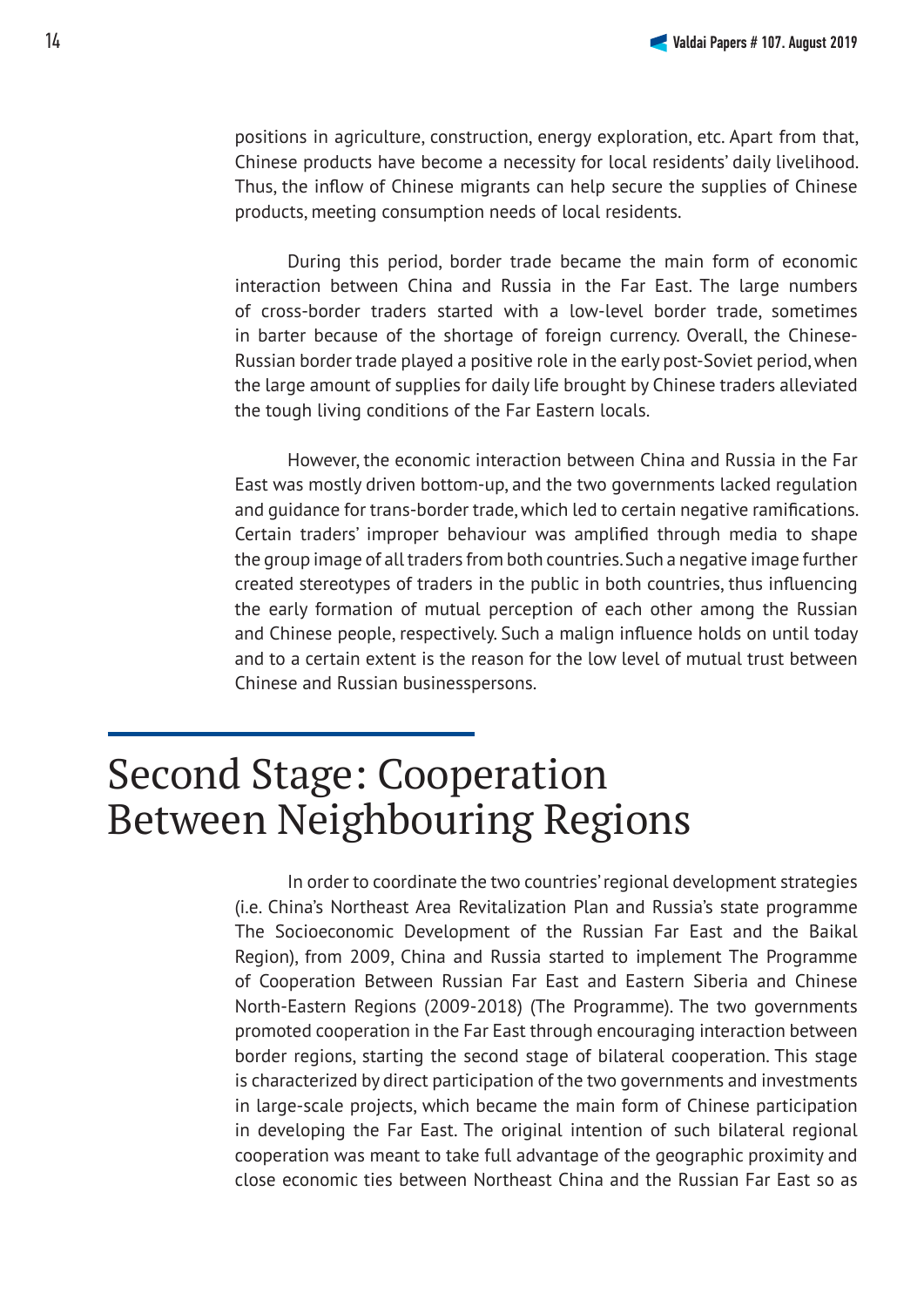to speed up the regional social and economic development and ultimately further solidify the economic ties between the two countries, laying the foundation for solid bilateral relations.

In 2009, when The Programme was launched, federal units of the Russian Far East and the Baikal Region, the three provinces in Northeast China, and Inner Mongolia Autonomous Region (China), respectively, proposed their key projects. Originally, all provincial level units of both countries submitted applications for implementation of the total of 208 key projects, 97 of which were located in Russia and required \$44.03bn, and the other 111 with locations in China and planned investment of \$9.87bn. On the list of proposed projects, 70 involved construction of trans-border infrastructure, Chinese-Russian bilateral cooperation park. Among them, 20 are large international collaborative facilities involving joint participation of both China and Russia, e.g. the Tongjiang (Amur River) Bridge project. Another 19 were located on the Russian side with the total investment over \$40bn. The remaining 31 were on the Chinese side, mostly in Heilongjiang Province and Inner Mongolia.

Despite the fact that national leaders and governments on both sides have put huge efforts into promoting the cooperative projects between Northeast China and the Russian Far East, their implementation still lags behind expectation. 104 major projects with the total investment of \$47.9bn were expected to be completed by the end of 2016. However, in reality, only 25 had been implemented with investment of \$11.77bn, translating into a project success rate of 28%. Meanwhile, originally 111 projects were planned on the Chinese side with the total investment of \$9.87bn. Towards the end of 2016, 42 of these 111 were put into implementation with investment of \$6.1bn, translating into a project success rate of 62%.

What is more troublesome is that among the planned projects on the Russian side, only 8 managed to attract Chinese investment of \$1.77bn and only one planned project on the Chinese side received Russian investment of \$0.63bn.<sup>5</sup> Reality implies that projects within the cooperation framework between Northeast China and the Russian Far East have been mostly domestic investment projects for each side. Since genuine bilateral cooperation projects have been rather scarce, practice so far has deviated from the original intention of solidifying economic ties and strengthening the foundation of Russian-Chinese relations through promoting real cooperation between the two sides.

*<sup>5</sup> Muratshina, KG, 2017, 'Programma Sotrudnichestva Regionov Dal'nego Vostoka i Vostochnoi Sibiri RF i Severo-Vostoka KNR na 2009-2018 gg. v Rossiisko-Kitaiskom Transgranichnom Vzaimodeistvii: Znachenie, Evoliutsiia, Riski' [The Programme of Cooperation Between Russian Far East and Eastern Siberia and Chinese North-Eastern Regions (2009-2018) in the Russian–Chinese Cross-Border Interaction: Its Meaning, Evolution, and Risks] // Vestnik Tomskogo Gosudarstvennogo Universiteta, No. 417.*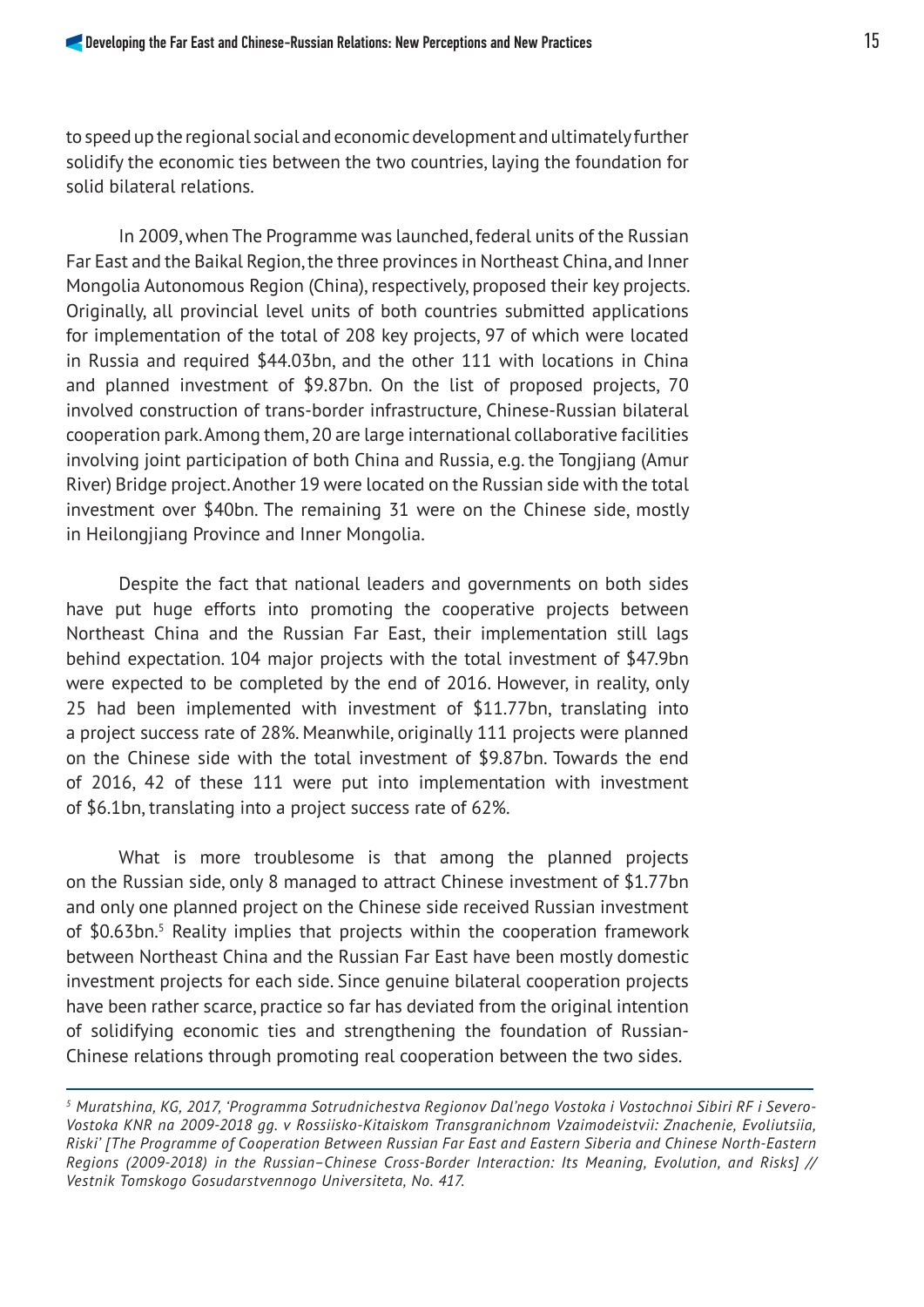The major cause for such deviation lies in the large discrepancy between the two sides as to how to design the cooperation between Northeast China and the Russian Far East. Chinese projects proposed around 2009 focused on infrastructural construction with the aim of increasing the capacity of importing Russian resources, while Russia endorsed more projects related to industries in resource processing. In effect, when these projects started to be implemented, the two national governments began to realize the difference in mentality and the way of thinking between them. In 2011, the National Development and Reform Commission (NDRC) of China and the Russian

Ministry of Economic Development began to look into how to further adjust the cooperation projects between the Chinese and Russian two adjacent regions. However, the sides failed to reach consensus given the large discrepancy between their demands. On a related note, since domestic markets in both countries were undergoing upgrading – given the limited degree of openness – deepening cooperation between the two countries was constrained, further

#### Third Stage: Strategic Conjunction

limiting participation in each other's major projects.6

China and Russia released a joint declaration on cooperation in coordinating the development of the EAEU project and the Silk Road Economic Belt on May 8th, 2015, reaching wide consensus on promoting productive regional interaction. The two sides agreed to take the following as priority spheres in cooperation: (1) to expand investment and trade cooperation, (2) to promote mutual investment facilitation and capacity cooperation, (3) to implement large-scale investment projects, jointly establish industrial parks and trans-border economic cooperation zones, (4) to strengthen mutual connectivity in logistics, transportation infrastructure, multimodal combined transport, etc., and (5) to realize joint development products in infrastructure.

On October 28th, 2015, the Russian government passed a development concept for the border regions in the Far East Federal District. This document lays out in detail the goals, tasks, and measures for the Russian Far East and the Baikal region to conduct cross-regional cooperation with Northeast China.

*<sup>6</sup> Gemueva, K, 2017, 'Realii Ekonomicheskogo Sotrudnichestva Rossii i Kitaia – Osnovaniia dlia Optimizma?' [The Reality of Russian–Chinese Economic Cooperation: Grounds for Optimism?], Russian International Affairs Council, December 28. Available from: http://russiancouncil.ru/analytics-and-comments/analytics/realii-ekonomicheskogo-sotrudnichestva-rossii-i-kitaya-osnovaniya-dlya-optimizma*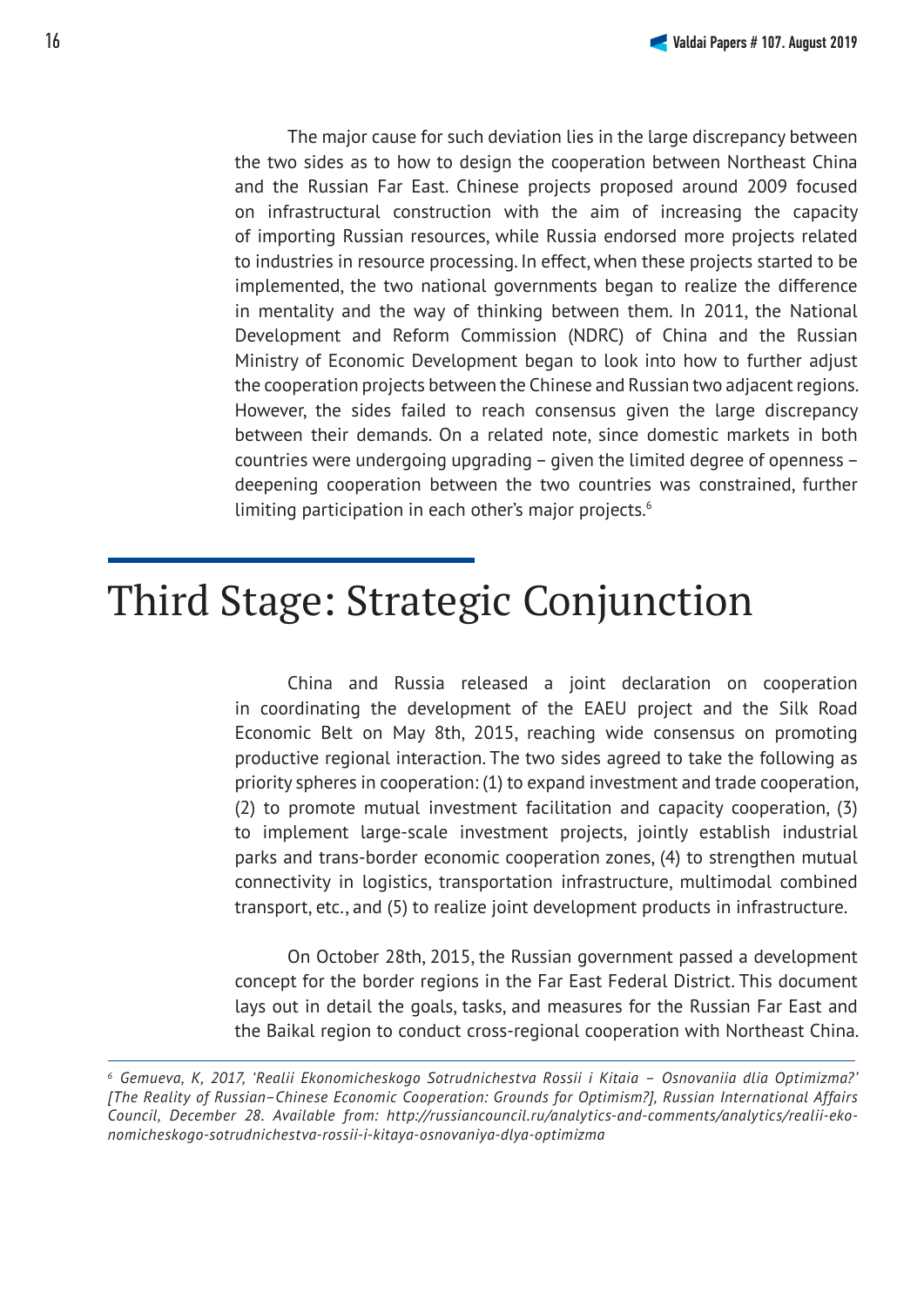It also stipulates that Russia prioritize promotion of international transport corridor, integration of the corridor into the Northeast Asian transport network, and establishment of a favourable investment and business environment, so as to stimulate demand for expanding trans-border transportation and developing the corresponding transport infrastructure. In January 2017, the two countries decided to establish an intergovernmental cooperation committee under the framework of China–Russia Prime Ministers' Regular Meeting in order to coordinate and promote region-to-region cooperation.

This stage of strategic conjunction differs from The Programme in 2009 in that the current bilateral economic cooperation in the Russian Far East meets the urgent needs of both countries. Since 2015, China has started domestic industrial restructuring as China's demand for raw materials had passed its peak period. Consequently, China has embarked on a critical phase of exporting production capacity. For the same reason, transfer of production capacity to neighbouring regions now becomes the urgent need to China.

In contrast, after its economic crisis of 2014–2016, Russia has started to adjust its internal industrial structure. Taking the import-substitution strategy as guidance, Russian state prioritizes development of manufacturing industries in the Far East and Siberia so as to reduce the economy's reliance on raw material industries. Thus, during the era of strategic conjunction, the two countries' needs match very well, creating preconditions for advanced industrial cooperation in the Far East between them.

At the current stage, developing the Far East – and on a larger scale, cooperation under the BRI framework – places utmost emphasis on enhancing infrastructure and promoting 'connectivity'. This choice embodies both countries' consideration. In the strategic conjunction, China and Russia refrained from choosing the EU model, which is guided by market integration, because of the constraints of the scale of the Russian–Chinese trade volume and its structure. The Chinese–Russian bilateral trade has increased dramatically, surpassing \$80bn in 2017. However, it still lags way behind US–China and EU– China trade volumes.

Structurally, the Chinese-Russian trade consists mainly of bulk commodities. Bilateral direct investment and cooperation among small and medium-sized enterprises are very limited. Under the current level of economic and trade cooperation, market integration between China and Russia lacks the necessary personnel, capital, and the scale of market and services flows.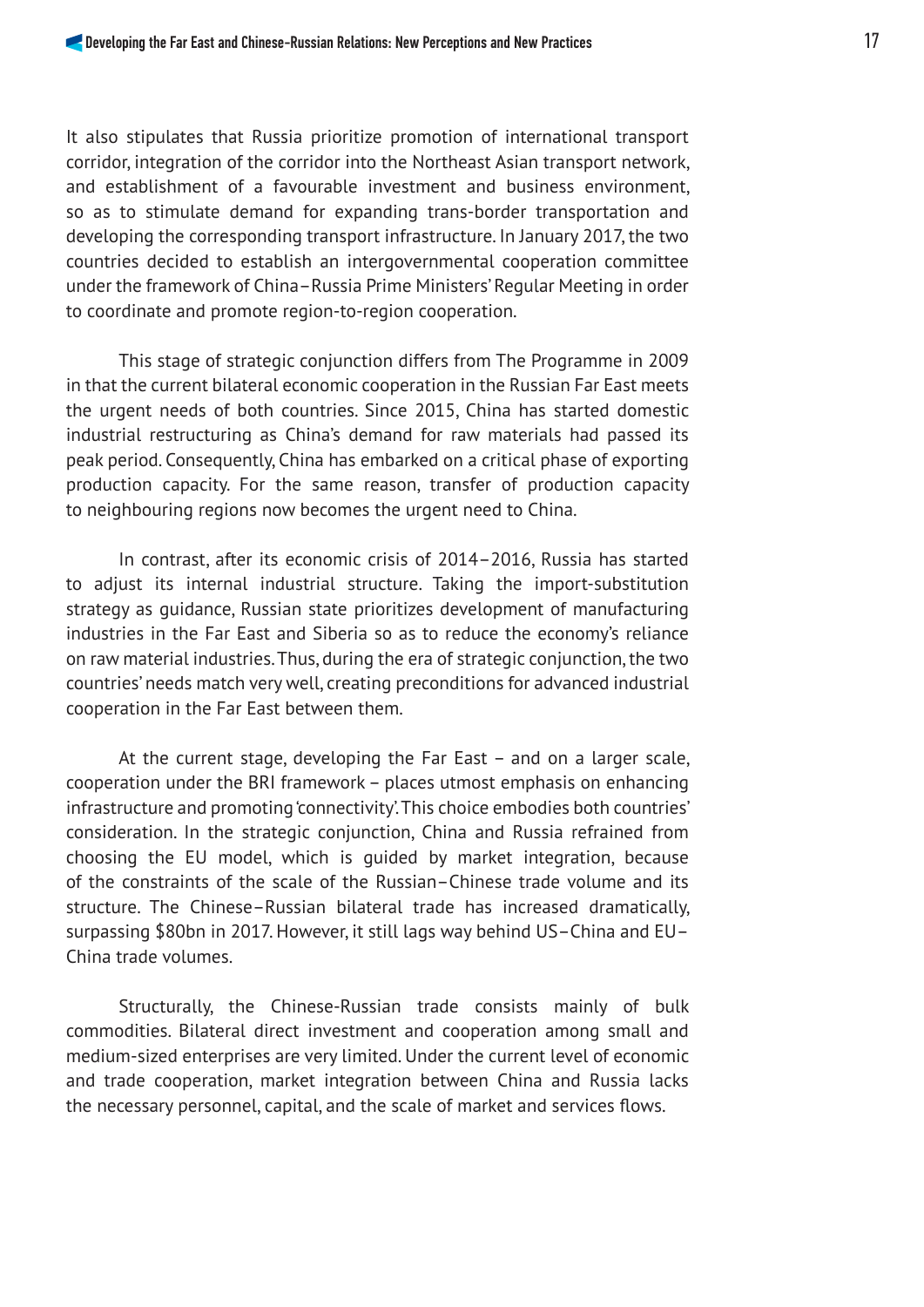In addition, market integration touches on the sensitive issue of transfer of sovereignty and negotiations will take a long time. In comparison, through pragmatic 'connectivity', it is much more practical and easier to demonstrate achievements of such a policy and more beneficial for raising the scale and level of bilateral trade. It is worth pointing out that at the EEF held in September 2017, President Putin specifically emphasised that during the previous two years, Chinese investment in the Far East had reached \$9bn, taking up 80% of all foreign investment in the region.

While highlighting the potential of Chinese-Russian cooperation in developing the Far East, it should also be noticed that it is a time-consuming process and there are still many long-existing barriers to overcome for China's participation in it.

First, business communities in China and Russia lack mutual understanding, and the low level of mutual trust between them threatens to paralyse further expansion of cooperation. According to the statistics provided by SPARK, from 2014 to 2016, Russia's severe economic crisis in fact did not have a visible impact on the growth of Chinese enterprises in Russia. The number of the registered Chinese ventures in Russia reached 378 in 2013, 693 in 2015, and 702 in 2017. Therefore, macroeconomic conditions are not the key factors constraining the entry of Chinese companies into the Russian market. Instead, what really matters for deepening bilateral cooperation is the low mutual trust on the micro level.

The Centre for Russian Studies of East China Normal University conducted two large-scale field researches in March 2016 and November 2017 on enterprises along the Yangtze River economic belt that were involved in trade and investment in Russia. The results from these researches also confirm the fact of the low level of trust by Chinese entrepreneurs in their Russian counterparts. The two governments have recognised the problem and have taken active measures to address it. In November 2018, the Ministry for the Development of the Russian Far East held the Day of Chinese Investors to promote direct dialogue and exchanges between entrepreneurs of both countries.

Second, the degree of openness between the Chinese and Russian markets needs to be further improved. The implementation of The Programme 2009–2018 reflects the problem of low openness between the two markets. The existing investment, economic and trade markets are saturated, and this requires the Chinese and Russian governments to double their efforts to open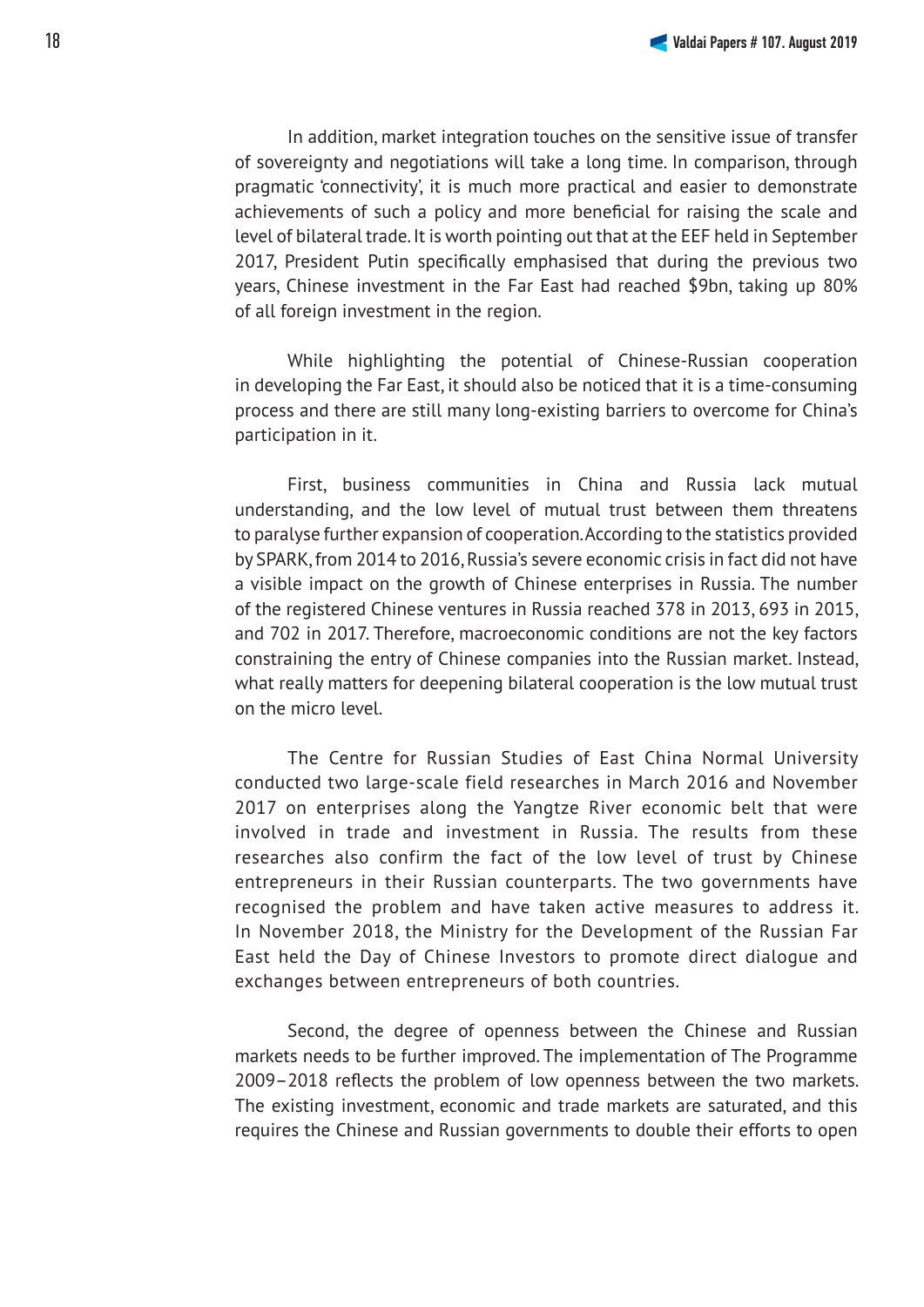their domestic markets to each other. Although the number of registered Chinese enterprises in Russia has been increasing in recent years, the number of registered Chinese companies in the Far East has shown a downward trend. In 2014, a total of 90 Chinese natural and legal persons were registered in the Far East, rising to 162 in 2015, and then declining to 124 in 2016 and 125 in 2017. Even taking into consideration the small population in the Far East and its limited market capacity, the low level of market openness remains the key constraint.

Far more important problem is that not all types of agricultural products, meat, and water-intensive products with comparative advantages in the Far East can enter China, and Chinese companies cannot enter the downstream sectors in the Russian energy industry such as manufactured goods. The Chinese and Russian governments are making certain institutional innovations in expanding market openness. For example, in February 2018, Russian Deputy Prime Minister and Presidential Plenipotentiary Envoy to the Far Eastern Federal District Yury Trutnev during his meeting with Chinese Vice Premier Wang Yang put forward the idea of a new crossborder advanced development zone. The proposed zone is supposed to be established between Pogranichny, Primorsky Krai (Russia), and Suifenhe (China), where both Chinese and Russian companies will have the right to sell their own products to both markets without restrictions.

### Conclusion

In sum, developing the Russian Far East and Siberia is an important step of high relevance to Russian state-building. Even though this is a longterm strategy and it is hard to expect large-scale breakthroughs within a short period of time, developing the vast frontier in the east and expanding relations with Asian countries is a determined direction of Russian development. Under the framework of strategic conjunction, China and Russia have a bright future in cooperating in the Far East, and China is also searching for a more effective approach to its participation. In the future, the two countries still need to make further efforts in the following fields.

The two countries should strive to further assess and inspect the implementation of existing cooperation projects and attach greater importance to their implementation. It is necessary for the government and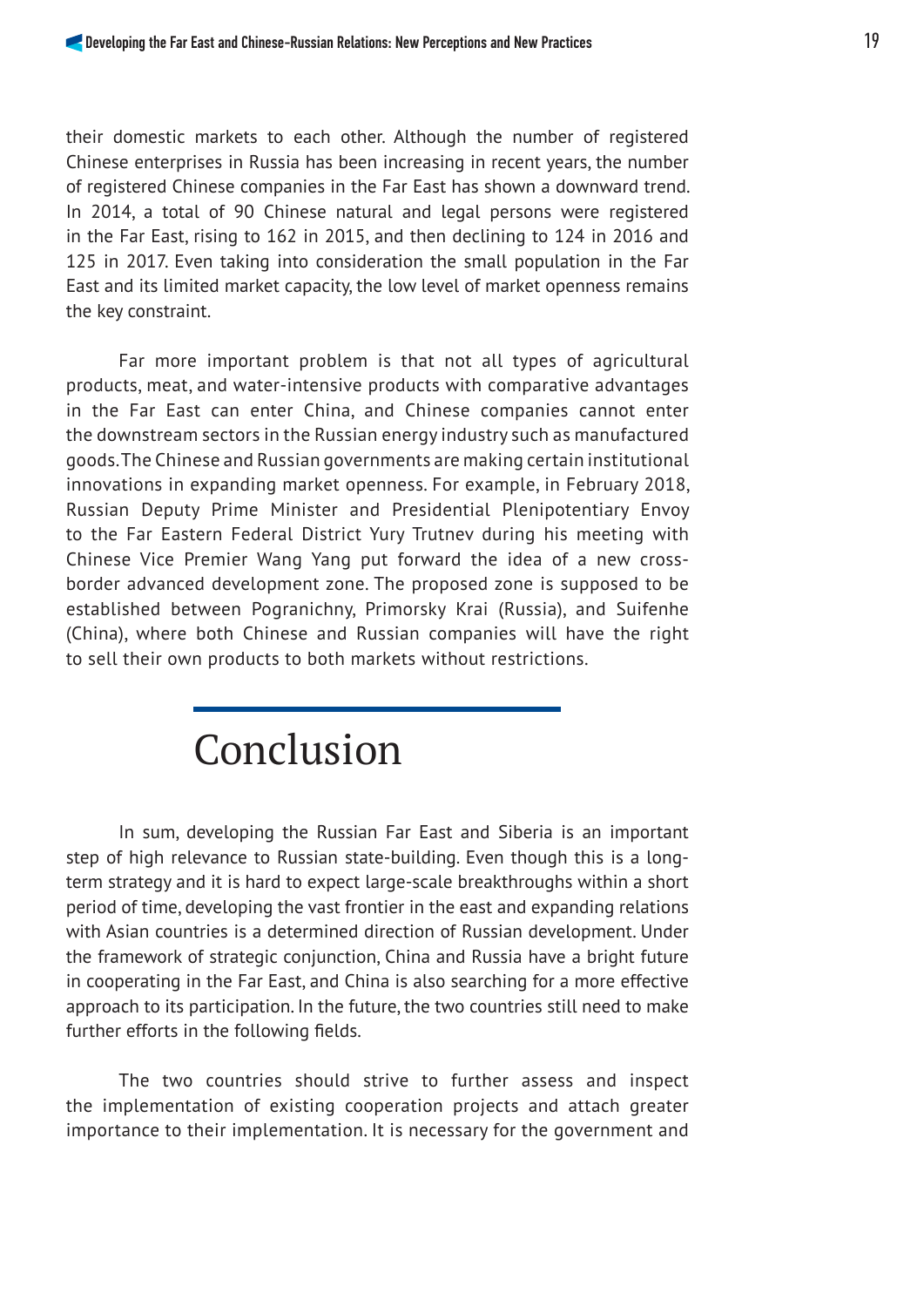the academic community to jointly discuss the deep causes for the difficulty in connecting Northeast China and the Russian Far East and ways to achieve solutions. In February 2018, Yury Trutnev and Wang Yang met in Harbin and proposed that China and Russia jointly set up a special working group to draft a new cooperation plan for the Far East. It will clarify China's and Russia's trade and investment objectives with special emphasis on clearly defined responsibilities and deadlines for implementation of each project. This shows that both governments are aware of the problem and are working together to improve the quality and efficiency of Chinese–Russian cooperation in the Far East.

Financial cooperation is likely to be the most important factor in Chinese-Russian joint development of the Far East. Enterprises from both countries face challenges of financing. In particular, infrastructural projects require huge investment and a long period of return, translating into more demanding conditions for investments. In the absence of secured financing, it is very difficult to deepen collaboration on such projects. In June 2018, national leaders of both countries signed a Chinese-Russian joint declaration, proposing to strengthen bilateral financial cooperation and enhance the share of domestic currencies in trade and investment. Such measures are supposed to help lower the shocks that exchange rate fluctuations may pose to the Chinese-Russian interaction.

On top of economy and trade, China and Russia should pay more attention to raising the quality of cultural cooperation. Up until now, educational, cultural, and people-to-people communication between China and Russia has played an important role in promoting mutual understanding between the two nations. In the future, more emphasis should be placed on promoting the role of cultural cooperation in shaping the image of both countries and increasing mutual trust. In particular, we should promote deeper interaction among entrepreneurs and think-tanks from both countries, so that through continued interaction both sides can build mutual trust among the business communities, raise questions of mutual concerns, and resolve these questions under the joint efforts by official and intellectual circles.

Starting from March 2017, Russia began to implement electronic visa in the FPV, making it much easier for Chinese businesspersons to travel in and out of Russia. According to the statistics provided by Primorsky Krai government, by December 29th, 2017, 6134 foreigners had received e-visas. The Chinese showed the greatest interest in e-visas, having submitted 2388 applications.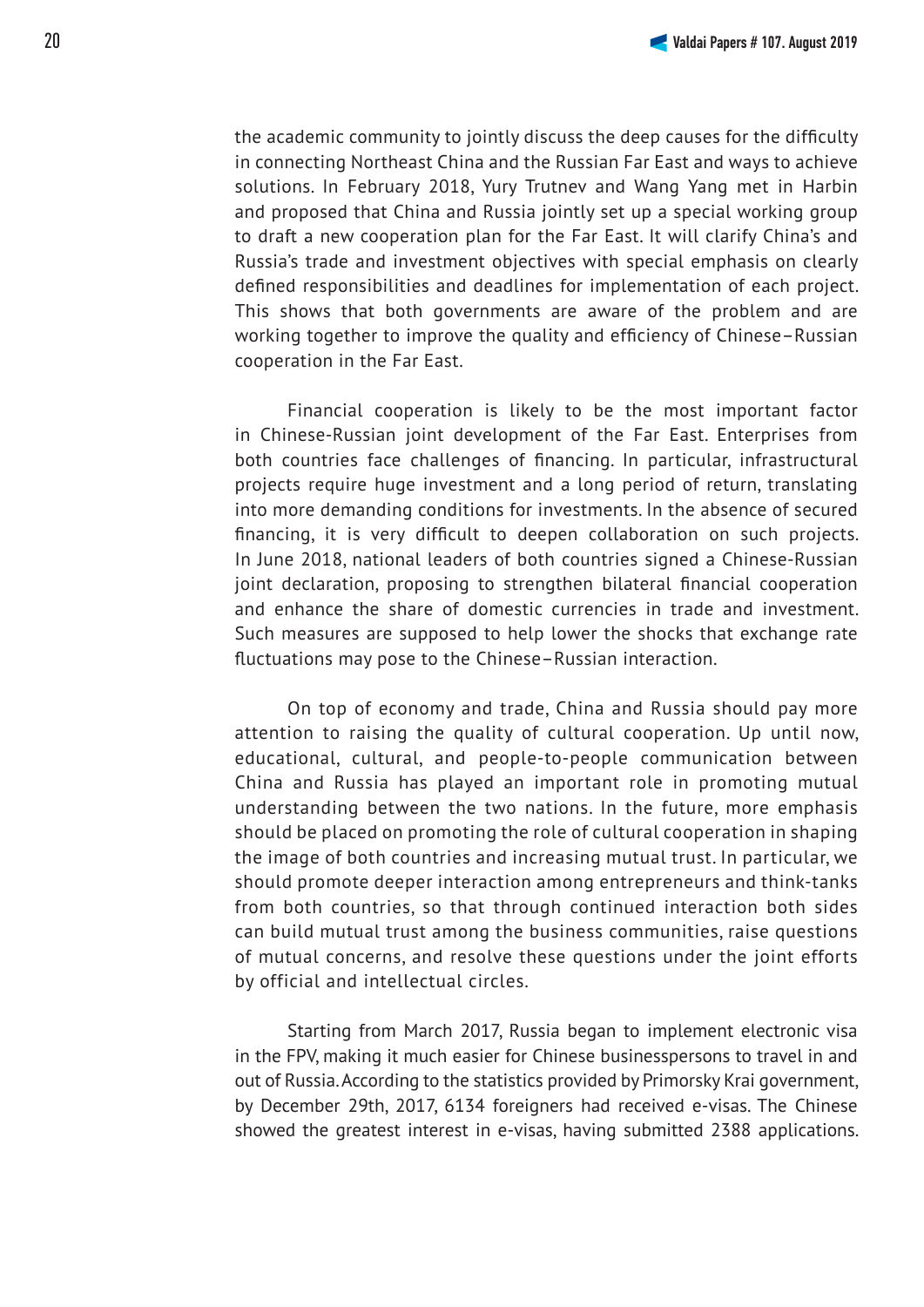In the future, when the e-visa policy in Vladivostok is fully operational, Russia should extend its coverage to the entire Far East and Siberia.

For Russia, the Far East development is an unprecedented process of strengthening the Russian state-building. Neoliberalism advocates weakening the state's ability to regulate and over-emphasises the autonomy of the market. This kind of thinking does not apply to Russia's development of the Far East as the region suffers from poor infrastructure, low capital and population density. Even prominent American experts, Clifford Gaddy and Fiona Hill, in their book The Siberian Curse clearly state such a view. On the contrary, the path suitable for the Far East should be to strengthen the leading role of the state (federal government) and to enhance the attractiveness of the Far East to people and capital through national institutional innovation and substantial input. Meanwhile, during this process, one should also provide space for small andmedium-sized businesses to develop. After these enterprises go through their start-up stage, they will be able to inject new dynamism into local economic growth.

In other words, Russia needs to find a balance between strengthening the role of the state and maintaining market vitality. In this regard, joint efforts by China and Russia may be able to bring new historical breakthrough to the 'last frontier', the last 'virgin land' on the planet, waiting to be explored.